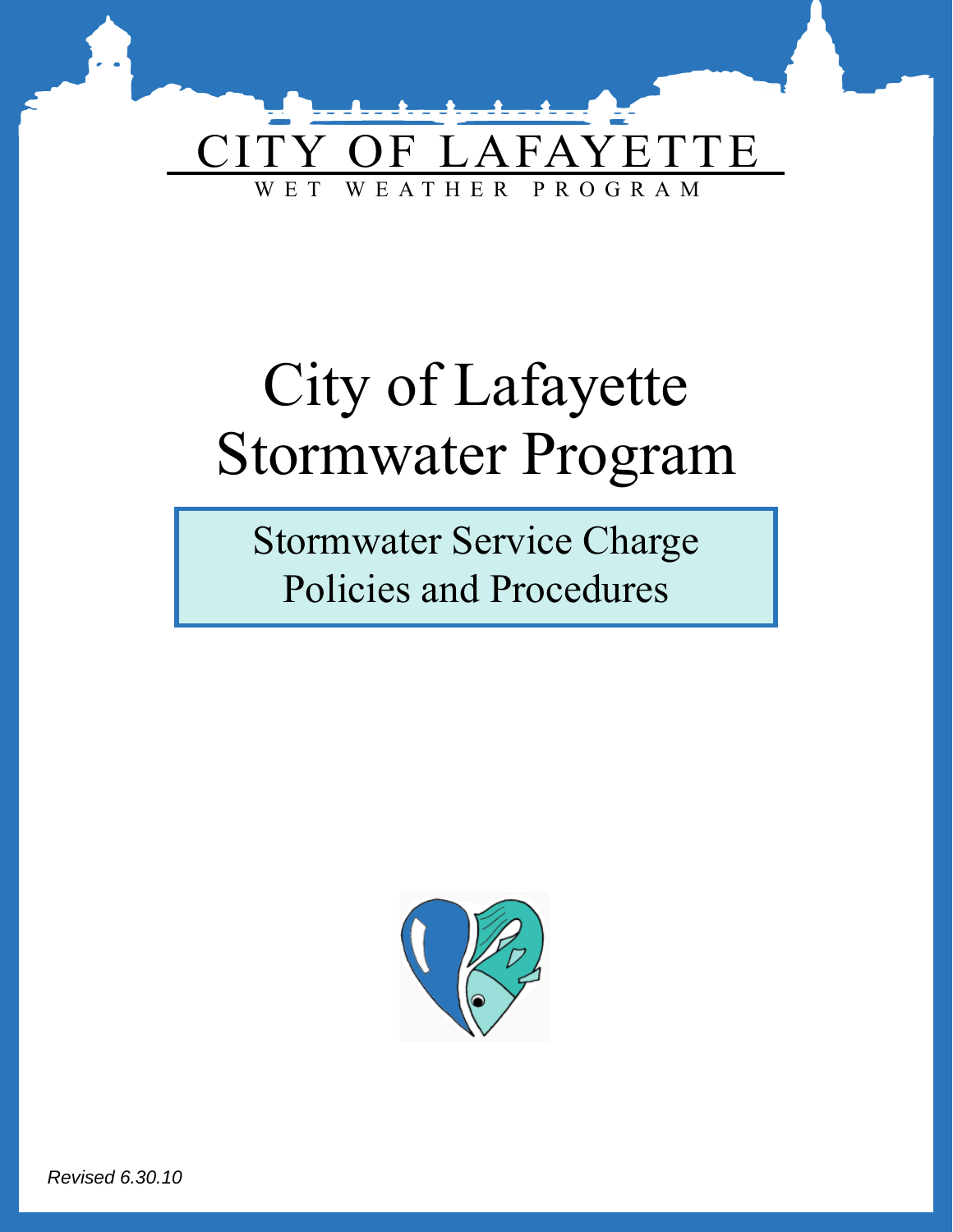# **Table of Contents**

| 1. |           |                                                           |  |
|----|-----------|-----------------------------------------------------------|--|
| 2. |           |                                                           |  |
| 3. |           |                                                           |  |
|    | A.        | Impervious Surface Area Measurement and ERU Calculation 5 |  |
|    | <b>B.</b> |                                                           |  |
| 4. |           |                                                           |  |
| 5. |           |                                                           |  |
|    | А.        |                                                           |  |
|    | Β.        |                                                           |  |
| 6. |           |                                                           |  |
| 7. |           |                                                           |  |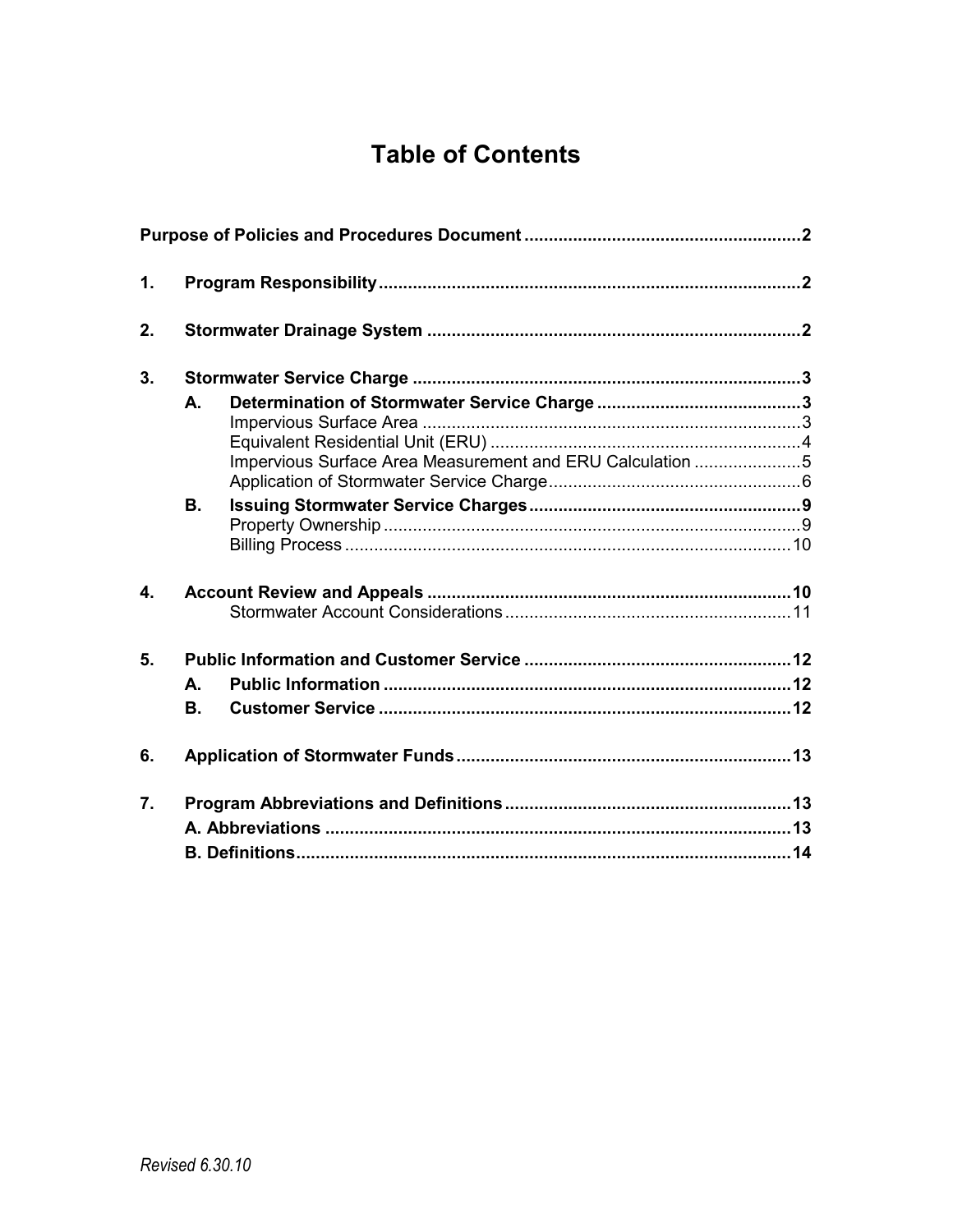

# <span id="page-2-0"></span>Purpose of Policies and Procedures Document

The purpose of this document is to establish and convey the general policies and procedures of implementation and operation of the City of Lafayette's ORDINANCE NOS. 2009–20, 2009–28 and 2010–5 amending the city's Municipal Code providing for a stormwater service charge. This document discusses, directs and illustrates the program's responsibilities, processes and details for the determination, assessment and appeal of the stormwater service charge.

# 1. Program Responsibility

Section 8.08.150 of the Stormwater Code, establishes the Division of Stormwater Management within the Water Pollution Control Department (Department). Acting through the Department and under the Board of Works, the Division of Stormwater Management maintains and operates the city's stormwater system (the "System") and administers, implements, and enforces the Stormwater Code. The Department is also charged with required compliance activities for the city's National Pollutant Discharge Elimination System (NPDES) Municipal Separate Storm Sewer System (MS4) permit.

The Lafayette City Ordinance Nos. 2009-20, 2009-28 and 2010-5 (Ordinances) authorizes the establishment of the stormwater service charge as a function of the department. The City Engineer and designated representatives will coordinate the stormwater program activities with the Department. Budgets and contracts will be approved by the city Board of Works as authorized by the Lafayette City Council. Program billing activities are carried out by the city's Geographic Information System (GIS) Department (parcel database management, update and maintenance) and the city Utility Billing Office (service charge statement distribution and collections).

As approved, the Ordinances expires on October 5, 2023, terminating the stormwater service charge.

### 2. Stormwater Drainage System

The city's stormwater drainage system or NPDES permitted MS4, consists of inlets, catch basins, pipes, stormwater basins, swales, ditches and other watercourses within the public right-of-way that convey stormwater. Public streets and roadways are considered, by the city, as part of the city's stormwater conveyance system. Private stormwater facilities or structures are considered the responsibility of the landowner.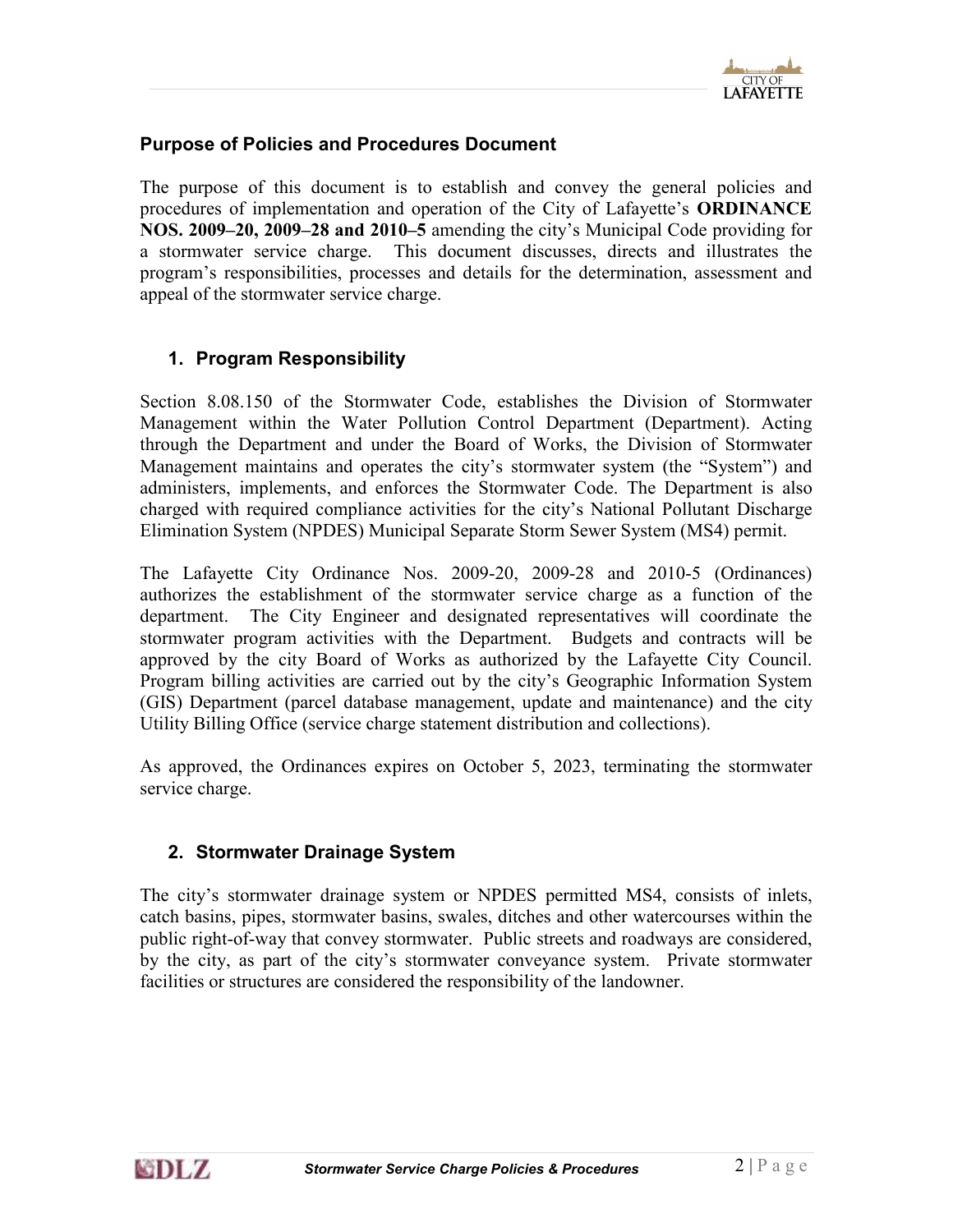

# <span id="page-3-0"></span>3. Stormwater Service Charge

Per the Ordinances the stormwater service charge is imposed on each and every lot and parcel of land within the city that directly or indirectly contributes to the city's stormwater drainage system. The property owner of public record is ultimately responsible for and is assessed the stormwater service charge and all assessed penalties, recording fees, legal fees, interest, court costs and other expenses, as applicable.

The Department is responsible for creating policies and procedures to make determinations regarding specific parcels and properties for purposes of calculating the stormwater service charge for such properties.

#### A. Determination of Stormwater Service Charge

#### Impervious Surface Area

#### Impervious Surface Area

Impervious surface area is defined as a surface that prevents the infiltration of stormwater into the soil. Impervious surface area allows stormwater to accumulate and run off as concentrated discharge. The city considers all developed property to contain impervious surface area. Impervious surface areas include driveways, building rooftops, parking lots, patios, sidewalks, private roadways, pavement, rooftops, compacted gravels and other structures.

#### Examples of Impervious and Pervious surface area

On the following page are examples of impervious and pervious surface areas. The city measures impervious areas on non-residential property but has adopted an average area of impervious surface area for residential properties.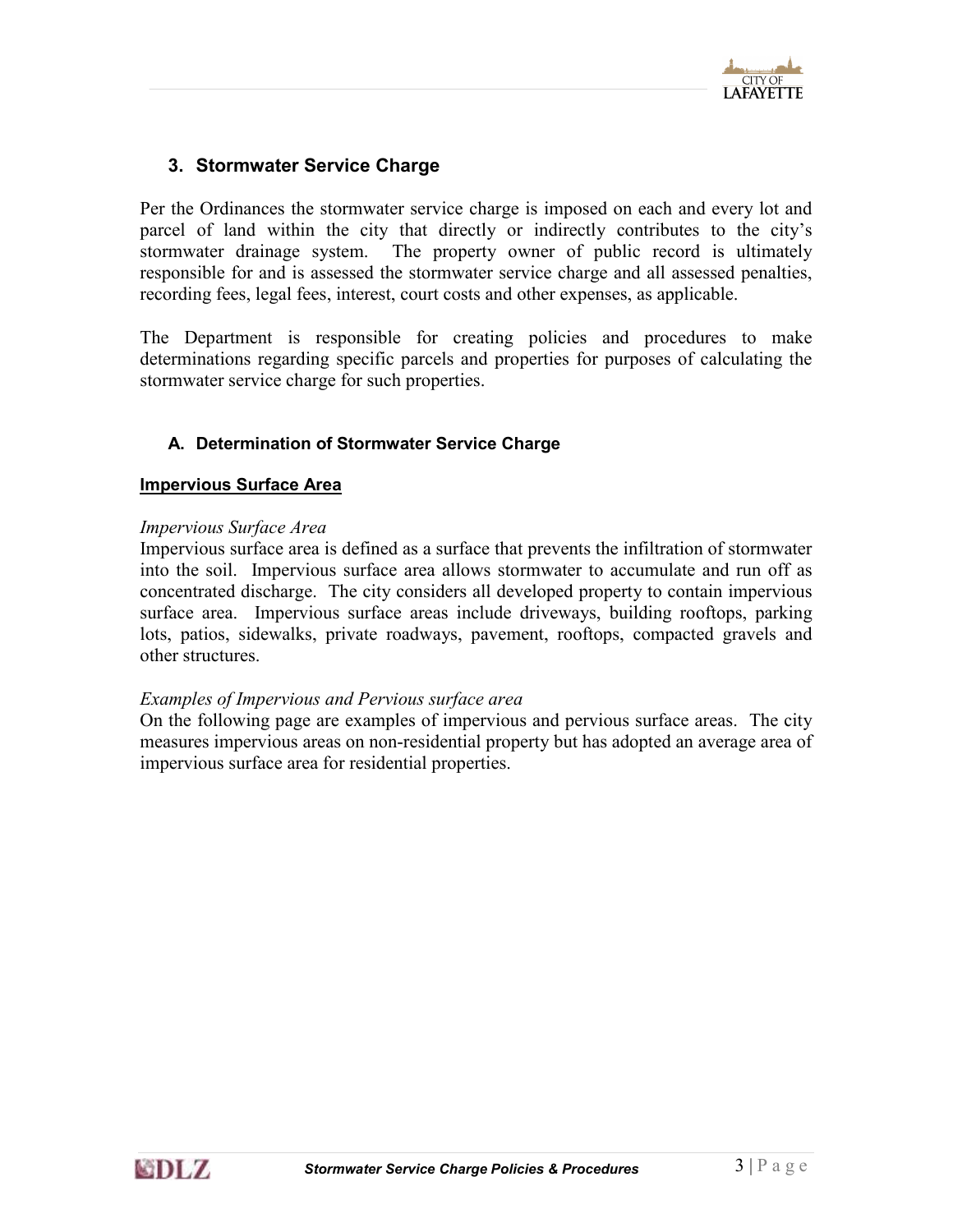

<span id="page-4-0"></span>

| <b>Impervious Surfaces</b>                        |                                                                        |  |  |  |
|---------------------------------------------------|------------------------------------------------------------------------|--|--|--|
| What the City Measures on Non-residential Parcels |                                                                        |  |  |  |
|                                                   | Roadways, Driveways, Parking Spaces,<br><b>Aprons, Pathways</b>        |  |  |  |
|                                                   | Gravel Driveways, Parking Areas, Aprons,<br><b>Pathways</b>            |  |  |  |
|                                                   | Roofing, Patios, Sidewalks                                             |  |  |  |
| <b>Pervious Surfaces</b>                          |                                                                        |  |  |  |
|                                                   | What the City Does Not Measure on Non-residential Parcels              |  |  |  |
|                                                   | <b>Grass, Trees, Vegetated Areas</b>                                   |  |  |  |
|                                                   | <b>Wood Decking</b>                                                    |  |  |  |
|                                                   | Hardscape, Landscape Features, Stepping<br><b>Stones, Rock Gardens</b> |  |  |  |

# Equivalent Residential Unit (ERU)

The City of Lafayette established an Equivalent Residential Unit (ERU) as the basis for determining the stormwater service charge. The ERU serves as the base billing unit for the city's service charge and is an average of impervious surface area located on a

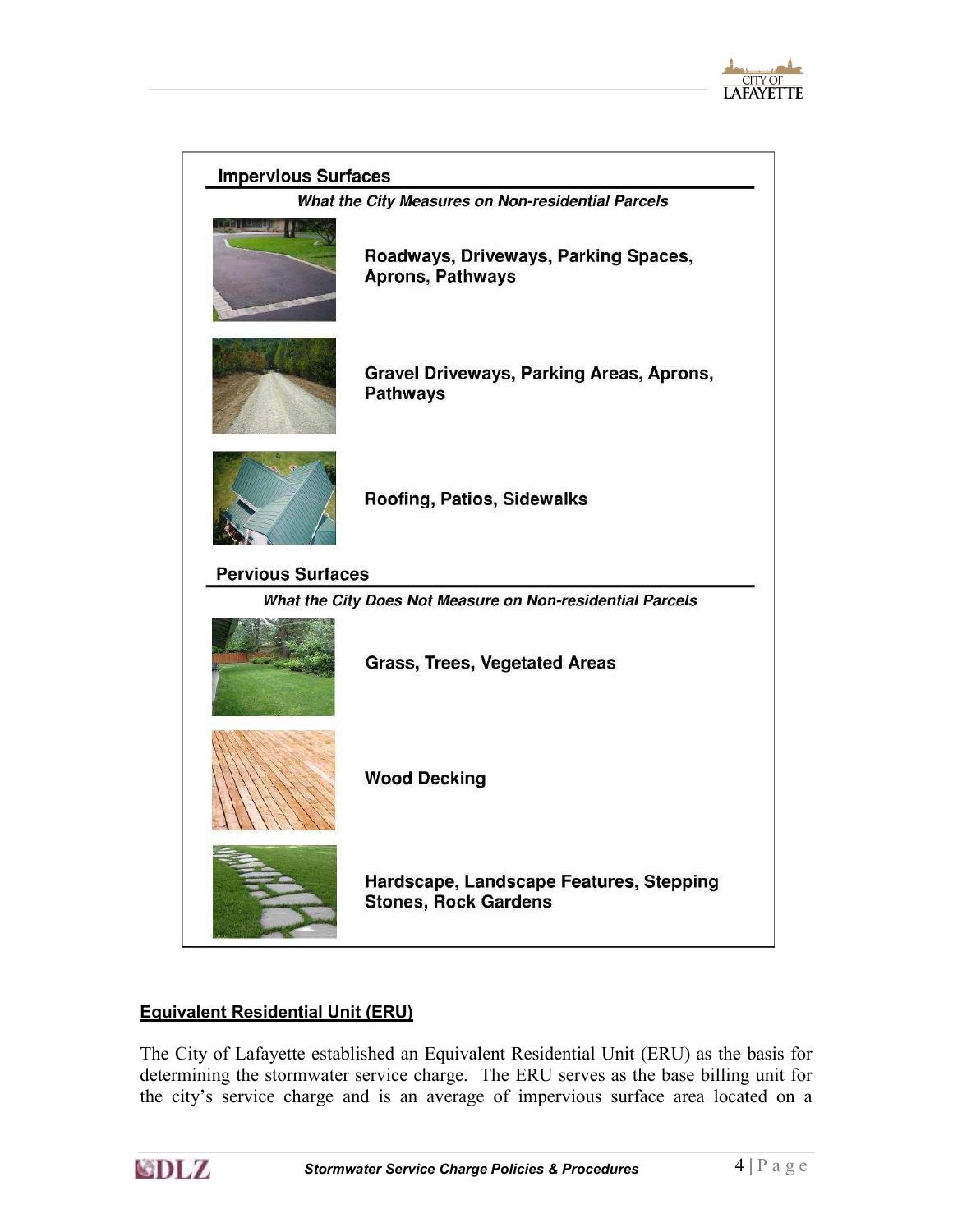

<span id="page-5-0"></span>residential property for the City of Lafayette. One ERU is equal to 3,200 square feet of impervious surface. Residential properties are considered to be one ERU. Non-residential properties can be assigned multiple ERUs but not less than one ERU.

#### Impervious Surface Area Measurement and ERU Calculation

As stated above, a residential property is assigned one ERU or base billing unit and is the average impervious surface area of a residential property or parcel. An illustration of impervious surface area located on a residential property is shown below.



# Residential Impervious Surface Example

The impervious surface area of non-residential properties are individually measured by the city to determine the number of applicable billing units or ERUs. Non-residential properties or parcels will not be assessed less than one ERU.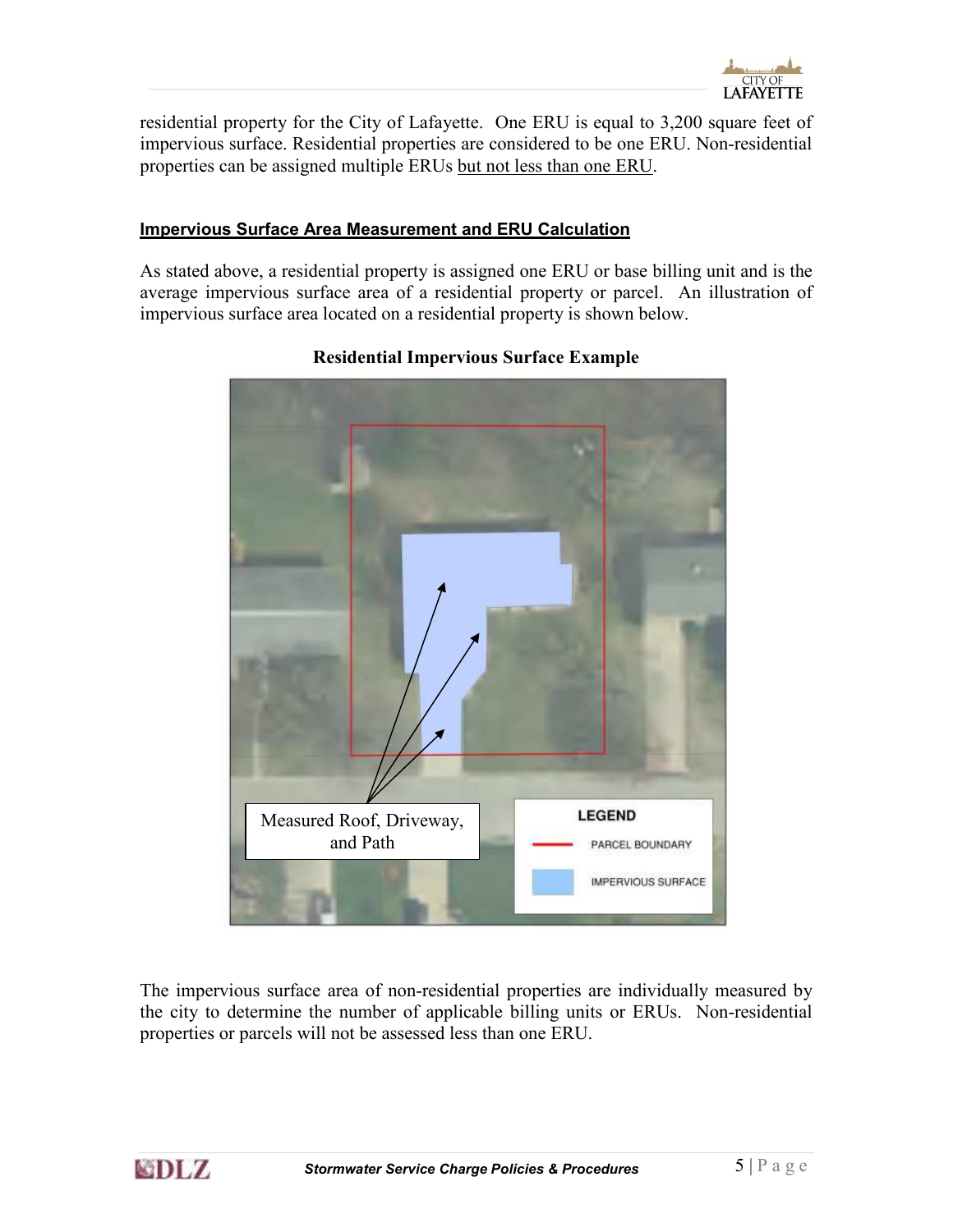

<span id="page-6-0"></span>

Non-residential Impervious Surface Example

#### Application of Stormwater Service Charge

#### Exemptions

Public streets, roadways and railways are considered to be part of the stormwater conveyance system and are not assessed a stormwater service charge. Undeveloped property or those having no impervious surface are not assessed a stormwater service charge.

#### Residential Property

A residential property is defined per the Ordinances as, "A parcel or property containing a single building or structure intended for sleeping purposes and containing not more than two (2) dwelling units." A dwelling unit is defined as, "A building or structure, or portion thereof, that contains living facilities, including provisions for sleeping, eating, cooking and sanitation, as required by local, state and federal code, for not more than one (1) family or congregate resident for sixteen (16) or fewer persons."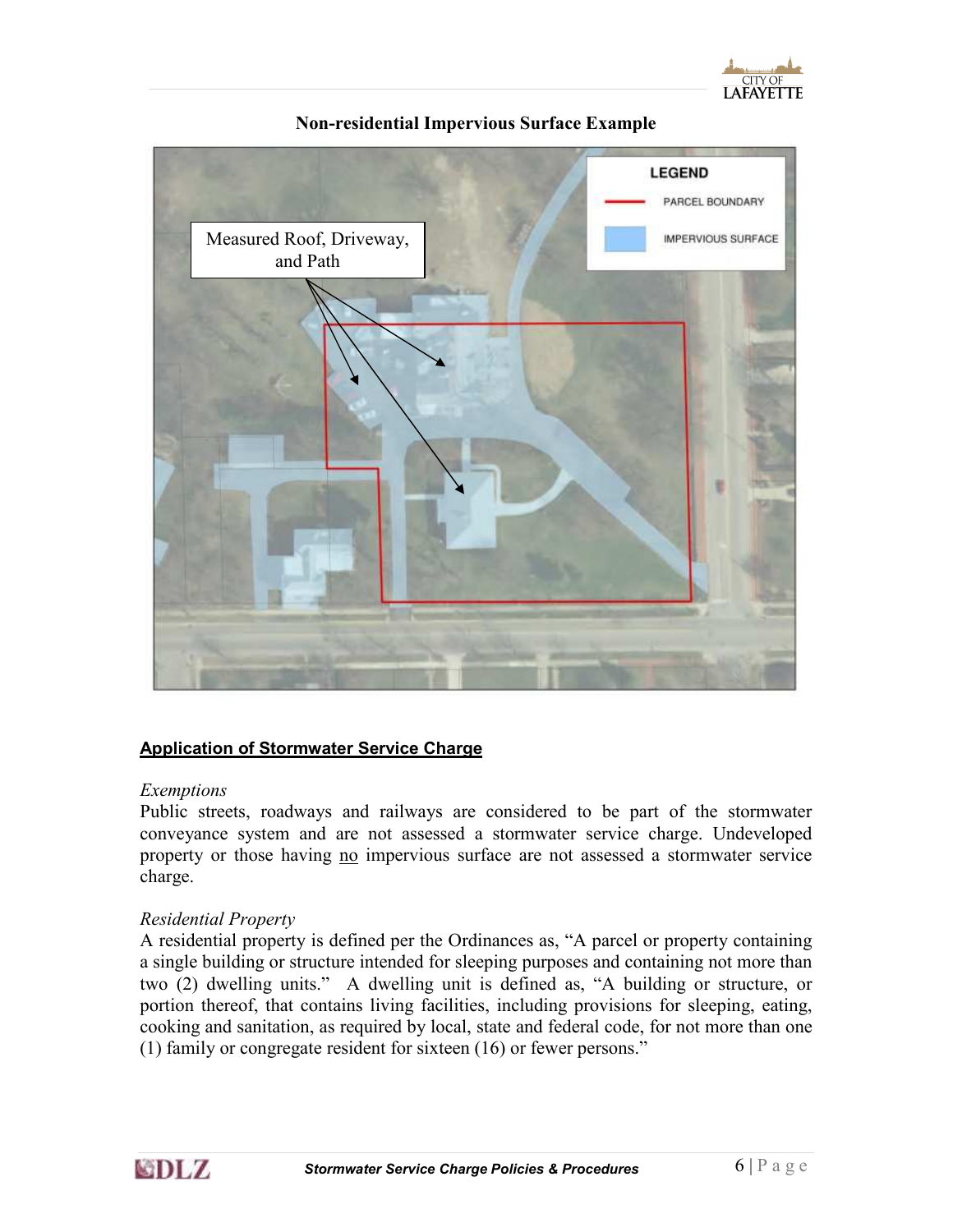

Owners of residential properties are assessed monthly one base billing unit or ERU multiplied by the applicable monthly rate. To calculate the monthly stormwater service charge for a residential property, the following formula is used.



### Example Residential Service Charge Calculation

1 ERU X \$4.00 = \$4.00/MONTH

\*Rate = \$4.00 in 2010

 $Rate = $5.00$  in 2011 through October 5, 2023

For a newly constructed single family home on a site that was not previously developed, the residential parcels are considered responsible for the stormwater service charge beginning the month following the issuance of the Certificate of Occupancy per the Lafayette City Code for structure(s) located on the property.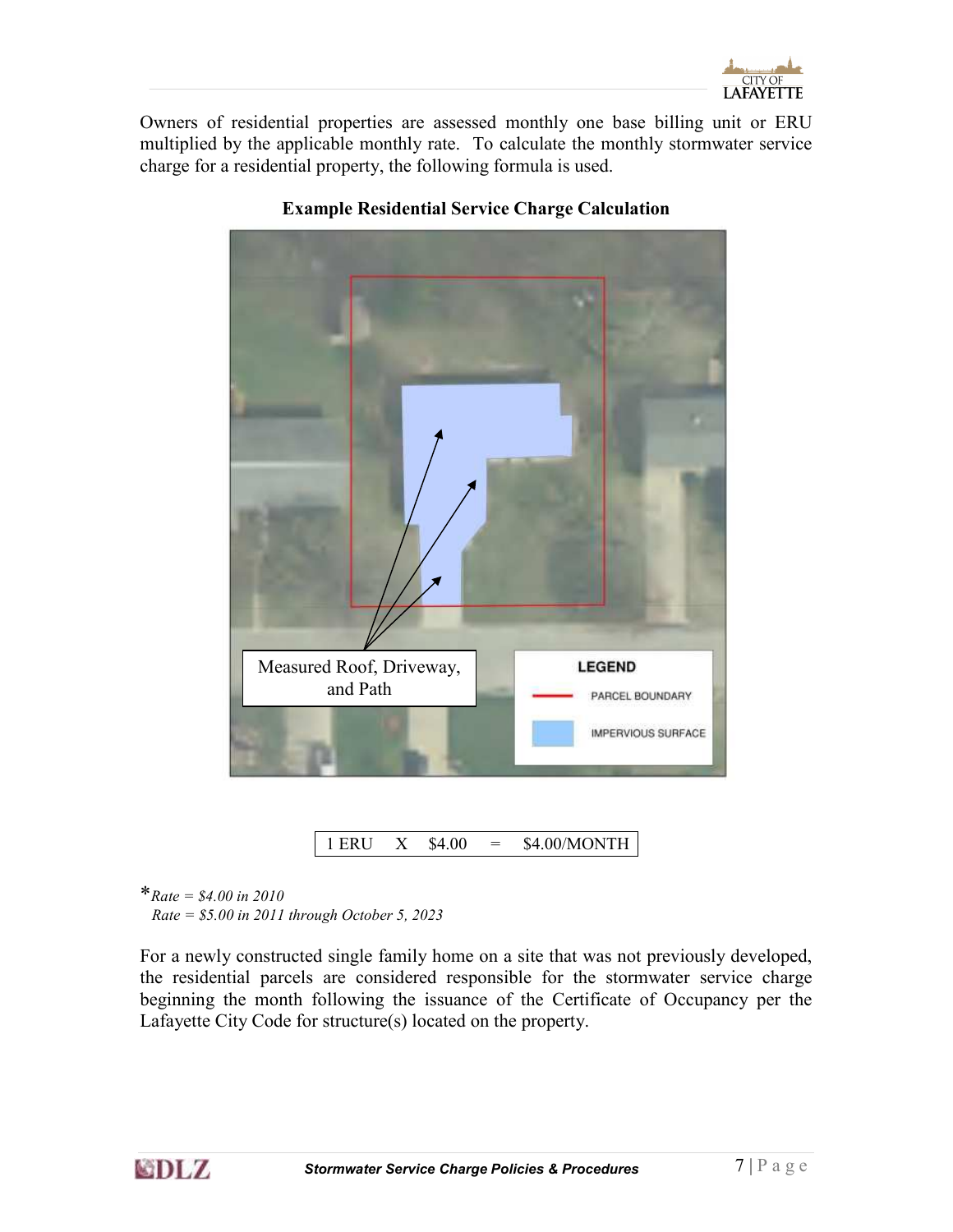

## Non-residential Property

A non-residential property is defined per Ordinance No. 2009-20 as, "A parcel or property that is not a residential property."

Owners of non-residential properties are assessed monthly per the number of billing units or ERUs of impervious surface area located on the property multiplied by the applicable monthly rate. To calculate the monthly stormwater service charge for a non-residential property, the following formula is used:



# Example Non-Residential Service Charge Calculation

\* Rate =  $$4.00$  in 2010  $Rate = $5.00$  in 2011 through October 5, 2023

For a newly constructed non-residential site, that was not previously developed, nonresidential parcels are considered responsible for the stormwater service charge beginning the month following the issuance of the Certificate of Occupancy or use per the Lafayette City Code for structure(s) located on the property.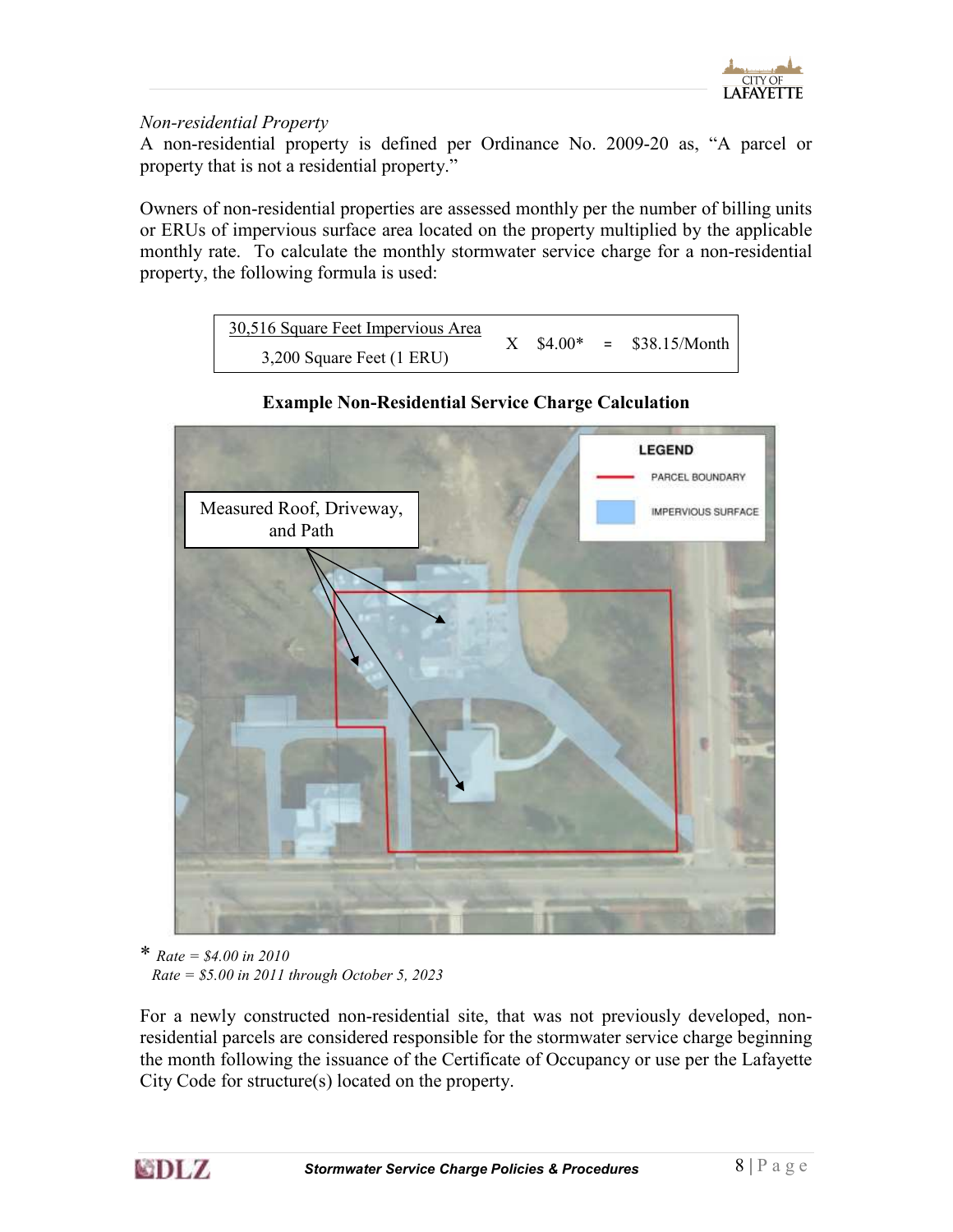

#### <span id="page-9-0"></span>Alternate Rate Classes for Non-residential Property

The Ordinances create two (2) additional alternate rate classes for specific Nonresidential properties or parcels which hold valid NPDES stormwater discharge permits issued by the Indiana Department of Environmental Management (IDEM). Qualifying NPDES permits include discharges exposed to industrial activities (Rule 6), runoff associated with MS4 conveyances (Rule 13) and or other related NPDES permits. The alternative rate classes are applicable as listed below.

- Alternate Rate  $A For stormwater discharges made directly into a watercourse$ within the City of Lafayette, the monthly stormwater service charge shall be calculated by multiplying the ERU by \$2.50.
- Alternate Rate B For stormwater discharges made directly into a watercourse outside of the City of Lafayette, the monthly stormwater service charge shall be calculated by multiplying the ERU by \$1.54.

The above alternate rate applies only to the portion of ERUs and/or property specifically covered by an active permit and that discharges into a watercourse. The standard monthly rate applies to all other impervious surface area or ERUs.

To qualify for an alternate rate, the applicant is required to submit the following information to the city:

- 1. Completed Alternate Rate Class Application and Discharge Information Sheets
- 2. Specific NPDES permit certifications
- 3. Current annual permit compliance reporting indicating that the applicant is in full compliance with all permit conditions and requirements
- 4. A map of the facility illustrating parcel and impervious surface area information, permitted discharge point and contributing drainage areas

Subsequent NPDES permit compliance reports and continued permit compliance is required for qualification for an alternate monthly stormwater service charge. Applicants for alternate rate classes A or B should contact the City Engineer's office at (765) 807- 1036 to inquire about application forms and alternate rate class requirements. Alternate Rate Class application materials and documents can be found at [http://lafayette.in.gov](http://lafayette.in.gov/) on the Engineering page, or by contacting the Engineering Department at (765) 807-1036.

The city will track applicants' permit compliance through the IDEM public notice process. Alternate Rate Class applications are renewed on an annual basis.

### B. Issuing Stormwater Service Charges

#### Property Ownership

The Ordinances establish that the property owner is ultimately responsible for the assessed monthly stormwater service charge. The City of Lafayette has implemented and manages a property owner's database for the purpose of issuing stormwater service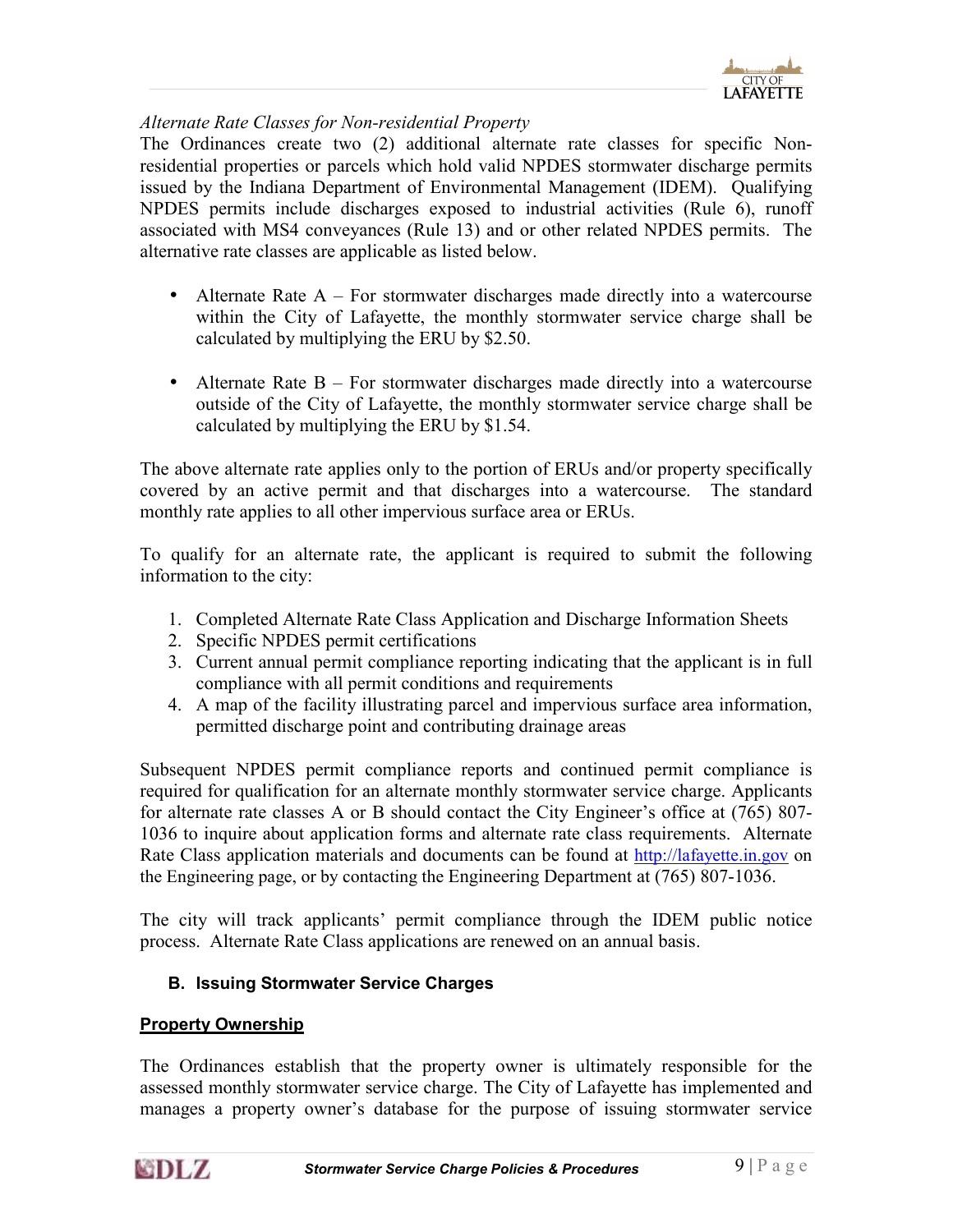

<span id="page-10-0"></span>charges. The property owner's database is constructed by the city with data from Tippecanoe County property tax records and maintained by the city's GIS Department. City of Lafayette water utility will carry out periodic maintenance of the database as new or updated information is provided by the county or through the city's permitting, inspection and/or certification procedures.

# **Billing Process**

#### Issuing a Stormwater Service Charge

The city's utility billing office issues the stormwater service charges. The charges are issued from a property owner database developed and maintained for the utility billing office for the purpose of issuing stormwater service charges. The city establishes the process for issuance of stormwater service charges.

#### Rounding

Per the Ordinances, ERU multiples are rounded to the nearest tenth. The stormwater service charge will be rounded to the nearest whole cent.

#### Payment and Collection

As set forth by the Ordinances, the assessed stormwater service charge payments are due on the payment date set on the statement. When paying the stormwater user fee, these customers will have a choice of two payment options: single payment or multiple payments. When choosing the single payment option, customers can submit a lump sum payment for the full six months of stormwater service any time before the date due. If the multiple payments option is selected, the stormwater bill may be divided into six monthly payments of 1/6 each with each payment due on the designated due date.

Bills for stormwater services not paid on or before the due date are subject to a collection or deferred payment charge of 10 percent on the outstanding balance. Moving or relocation does not absolve the user from the responsibility of unpaid charges from a previous location.

Checks returned for insufficient funds are subject to reimbursement of the fee the banking institution charges the city and an administrative charge to be determined by the department. A customer submitting a bad check can be prohibited from making future stormwater service charge payments by check.

Delinquent stormwater service charge payments constitute a lien against the property and may be collected, along with applied penalties, recording fees and service charges, in accordance with the provisions of IC 36-9-23-32 and -33, or as amended. Delinquent stormwater service charges may also be collected in a civil action along with reasonable attorneys' fees and court costs.

### 4. Account Review and Appeals

The department does provide for the review and/or appeal of a non-residential property account. Reviews and appeals should be based on evidence or opinion that the multiple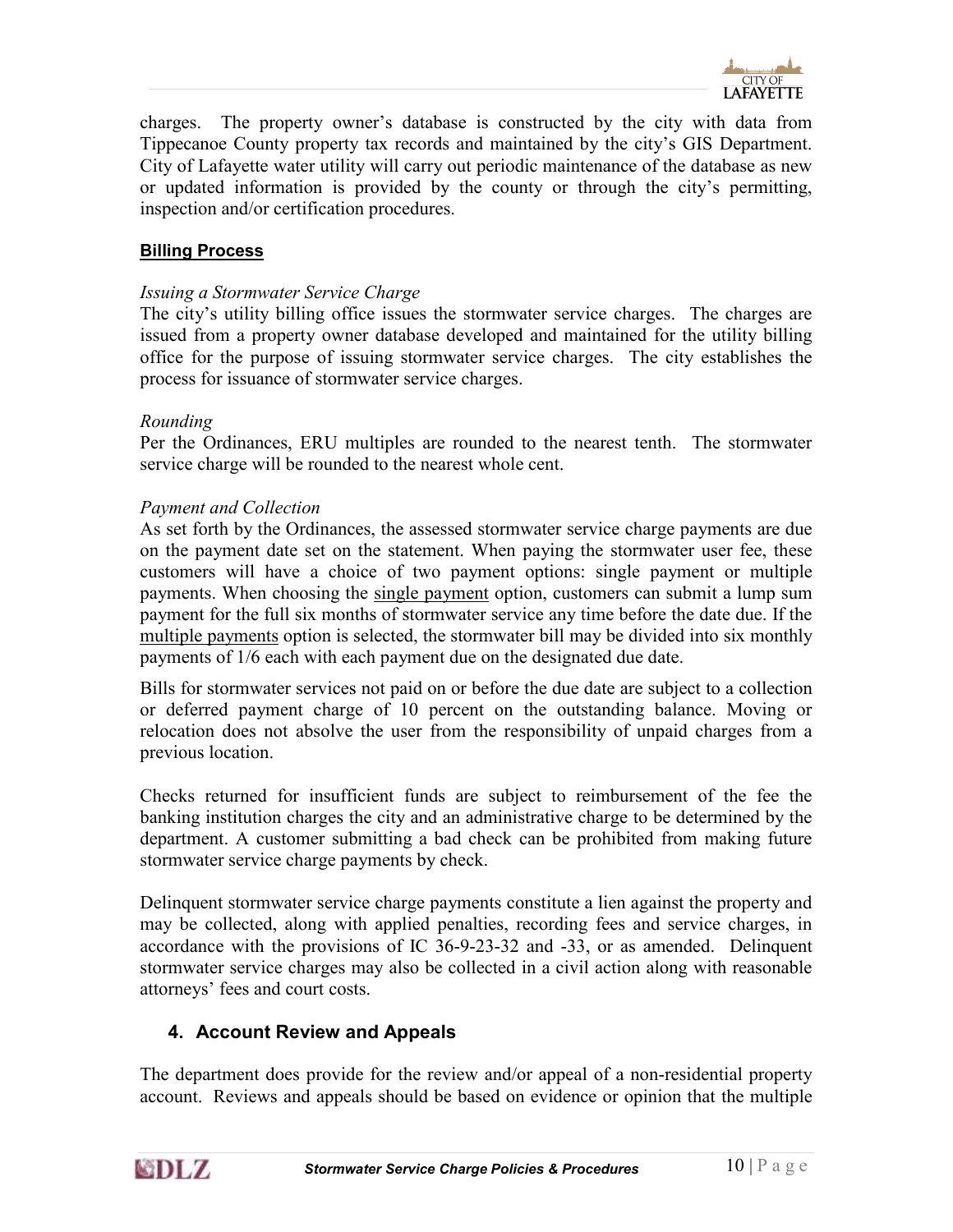

<span id="page-11-0"></span>ERU assigned to the property is inaccurate. The non-residential property owner is responsible for payment of the assessed stormwater service charges prior to and during review and appeal proceedings.

Any non-residential property owner aggrieved by a determination of multiple ERU's assigned to their property may seek a review of that determination by the City Engineer or her/his designee by calling the City Engineering Office at 765-807-1036 and providing the account number, the property address or the parcel identification, a description of the account dispute and the property owner's contact information. The account review will be conducted and a determination together with supportive documentation will be provided to the property owner.

If the property owner is still aggrieved by the decision of the City Engineer, the property owner may file a written appeal summarizing their objection to the decision, with the Lafayette City Clerk's Office on or before 10 days after determination by the City Engineer.

The Clerk's Office will place said written appeal on the Board of Works agenda and said appeal will be considered at the next regular Board of Public Works and Safety Meeting. The Appeal may be heard at that regular Board of Public Works and Safety Meeting or the Board may schedule a special meeting for a hearing. At said Hearing both the property owner and the City shall present their evidence for a final binding determination by the Board of Public Works and Safety.

### Stormwater Account Considerations

Tax exempt property owners are responsible for payment of the Stormwater Service Charges if impervious surface area is present on the property in question.

Property adjoining a residential property of the same account containing a garage not being used for commercial purposes will not be assessed a residential service charge.

Adjoining properties of the same account qualifying as residential and containing one common structure extending across the adjoining properties may be assessed a single **ERU.** 

An agricultural property/parcel containing a dwelling unit such that it qualifies as a residential property will be assessed not less than one ERU.

Agricultural property containing structures considered impervious surface area are measured and assessed as non-residential property.

A property/parcel containing both residential and commercial structures and uses will be considered a non-residential property for assessment purposes.

Trails established and maintained by the City of Lafayette on or across private nonresidential property will not be assessed to the private property owner.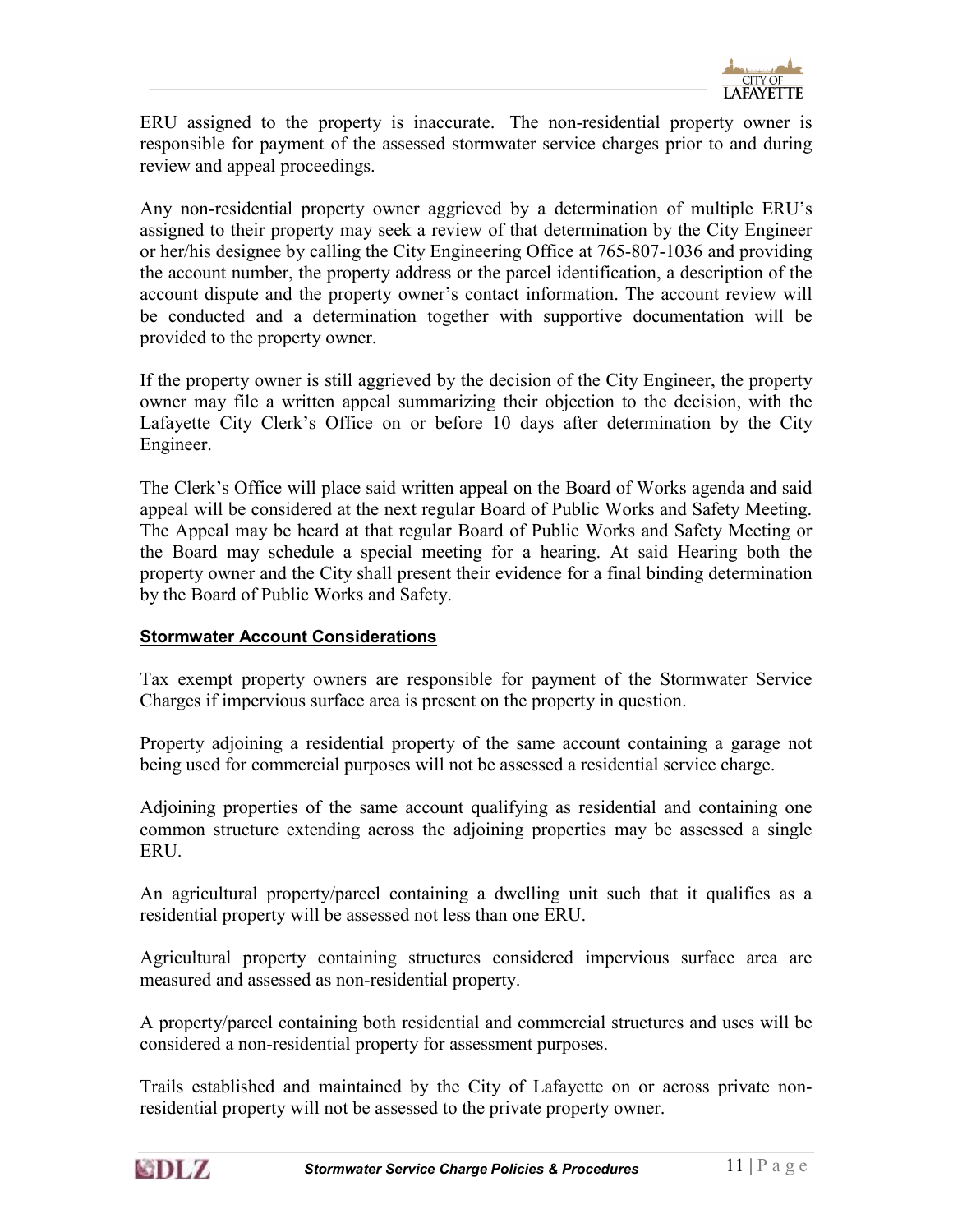

<span id="page-12-0"></span>Impervious surface area calculations for cemeteries will not include grave markers.

Non-maintained gravel parking areas or driveways on non-residential properties are subject to measurement as impervious surface area.

Stormwater management facilities such as ponds, retention and detention basins are not assessed to the property owner as impervious surface area.

Property annexed by the City of Lafayette meeting the definition of residential or nonresidential property is subject to the stormwater service charges as of the date of annexation.

For contiguous non-residential properties within the same account and having the same owner, the total ERUs for the contiguous parcels will be determined by adding the total measured impervious surface and dividing the total by 3,200 sq. ft. Rounding of the ERU shall be per the ordinance.

Property owners demolishing structures and eliminating, removing or reducing impervious surface area on either non-residential property should contact the City Engineering Department at (765) 807-1036.

# 5. Public Information and Customer Service

### A. Public Information

The city's NPDES MS4 permit requires the city to provide outreach and education to the community regarding stormwater permit requirements and ongoing activities. Annual activities may include stormwater public information meetings, stormwater quality workshops and other stormwater awareness programs. The city will utilize various types of media to communicate information to the public regarding important program messages and upcoming activities. Sources for program information include the city's web site (http://www.lafayette.in.gov/department/index.php?fDD=5-0), utility billing statements, local newspapers and periodic public service announcements on local television and radio.

Important information regarding the stormwater service charge will be found on the service charge statement and/or other utility billing statements.

### B. Customer Service

Customer questions pertaining to the stormwater service charge should be directed as follows:

Questions about a specific statement and/or account status should be directed to the Utility Department: (765) 807-1100.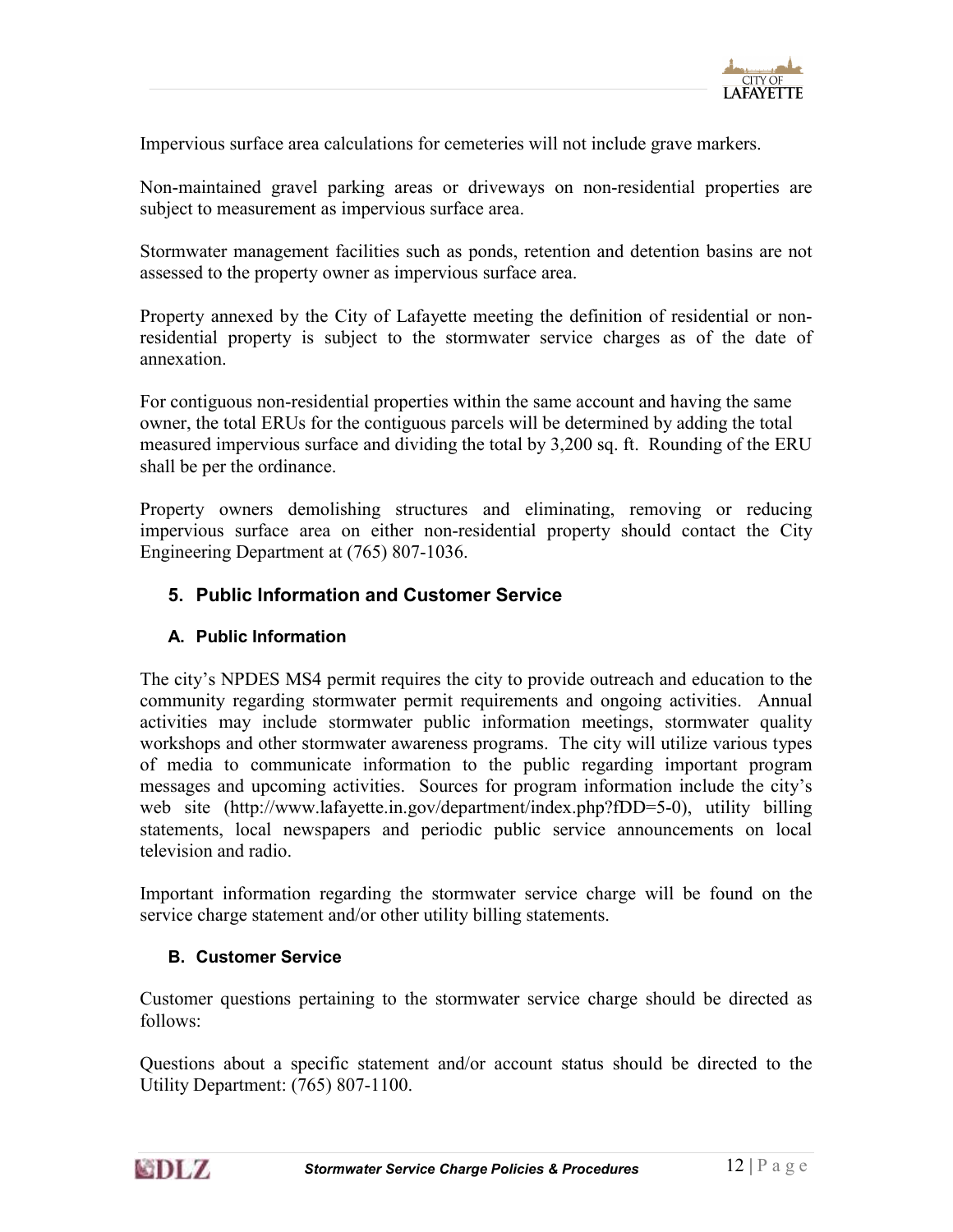

<span id="page-13-0"></span>General questions about stormwater program or the service charge should be directed to the Engineering Department: (765) 807-1036.

Questions can also be sent to the city's action center at the following email address: <https://www.lafayette.in.gov/egov/apps/action/center.egov?action=form&item=5>.

# 6. Application of Stormwater Funds

Per the ordinance, collected stormwater program funds are deposited in the City of Lafayette Stormwater Revenue Fund. Use of the funds is authorized by the Board of Works. The board will approve the use of funds for the operation, maintenance and improvement of the city's stormwater system, many of which are critical MS4 permit compliance activities. Stormwater revenue funds will not revert to any other city utility or to the general fund.

# 7. Program Abbreviations and Definitions

### A. Abbreviations

| <b>BMP</b>   | <b>Best Management Practice</b>                    |
|--------------|----------------------------------------------------|
| <b>COE</b>   | United States Army Corps of Engineers              |
| <b>CWA</b>   | Clean Water Act                                    |
| <b>EPA</b>   | <b>Environmental Protection Agency</b>             |
| <b>ERU</b>   | <b>Equivalent Residential Unit</b>                 |
| <b>GIS</b>   | Geographical Information System                    |
| <b>IDEM</b>  | Indiana Department of Environmental Management     |
| MS4          | Municipal Separate Storm Sewer System              |
| <b>NRCS</b>  | <b>USDA-Natural Resources Conservation Service</b> |
| <b>NPDES</b> | National Pollutant Discharge Elimination System    |
| <b>POTW</b>  | <b>Publicly Owned Treatment Works</b>              |
| <b>SWCD</b>  | Soil and Water Conservation District               |
| <b>SWPPP</b> | <b>Stormwater Pollution Prevention Plan</b>        |
| <b>USDA</b>  | United States Department of Agriculture            |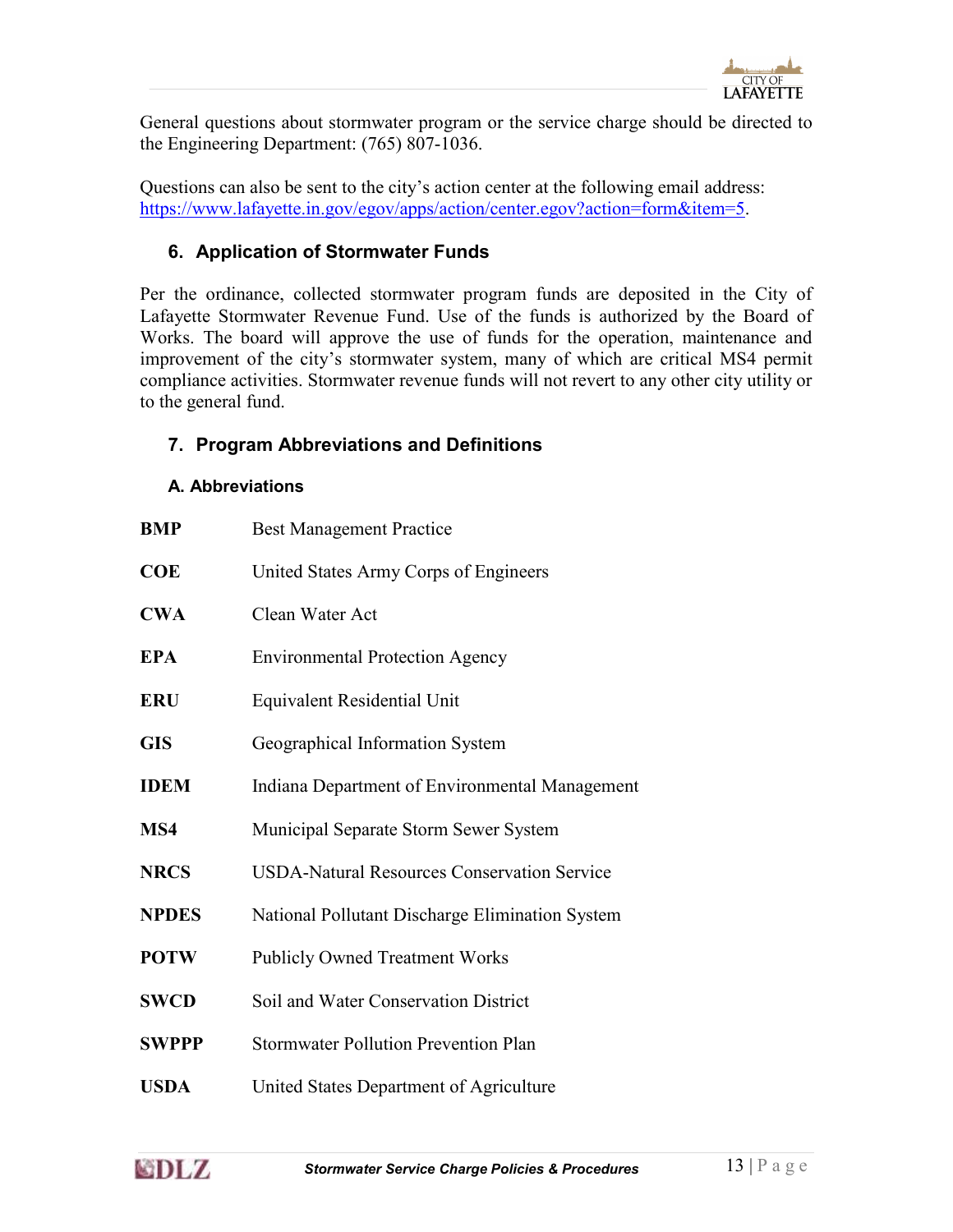

# <span id="page-14-0"></span>B. Definitions

Best Management Practices. Design, construction, and maintenance practices and criteria for stormwater facilities that minimize the impact of stormwater runoff rates and volumes, prevent erosion, and capture pollutants.

Buffer Strip. An existing, variable width strip of vegetated land intended to protect water quality and habitat.

Catch Basin. A chamber usually built at the curb line of a street for the admission of surface water to a storm drain or subdrain, having at its base a sediment sump designed to retain grit and detritus below the point of overflow.

Channel. A portion of a natural or artificial watercourse which periodically or continuously contains moving water, or which forms a connecting link between two bodies of water. It has a defined bed and banks which serve to confine the water.

Constructed Wetland. A manmade shallow pool that creates growing conditions suitable for wetland vegetation and is designed to maximize pollutant removal.

Construction Activity. Land disturbing activities, and land disturbing activities associated with the construction of infrastructure and structures. This term does not include routine ditch or road maintenance or minor landscaping projects.

Construction Site Access. A stabilized stone surface at all points of ingress or egress to a project site, for the purpose of capturing and detaining sediment carried by tires of vehicles or other equipment entering or exiting the project site.

Contour. An imaginary line on the surface of the earth connecting points of the same elevation.

Contractor or Subcontractor. An individual or company hired by the project site or individual lot owner, their agent, or the individual lot operator to perform services on the project site.

Conveyance. Any structural method for transferring stormwater between at least two points. The term includes piping, ditches, swales, curbs, gutters, catch basins, channels, storm drains, and roadways.

Cross Section. A graph or plot of ground elevation across a stream valley or a portion of it, usually along a line perpendicular to the stream or direction of flow.

Culvert. A closed conduit used for the conveyance of surface drainage water under a roadway, railroad, canal or other impediment.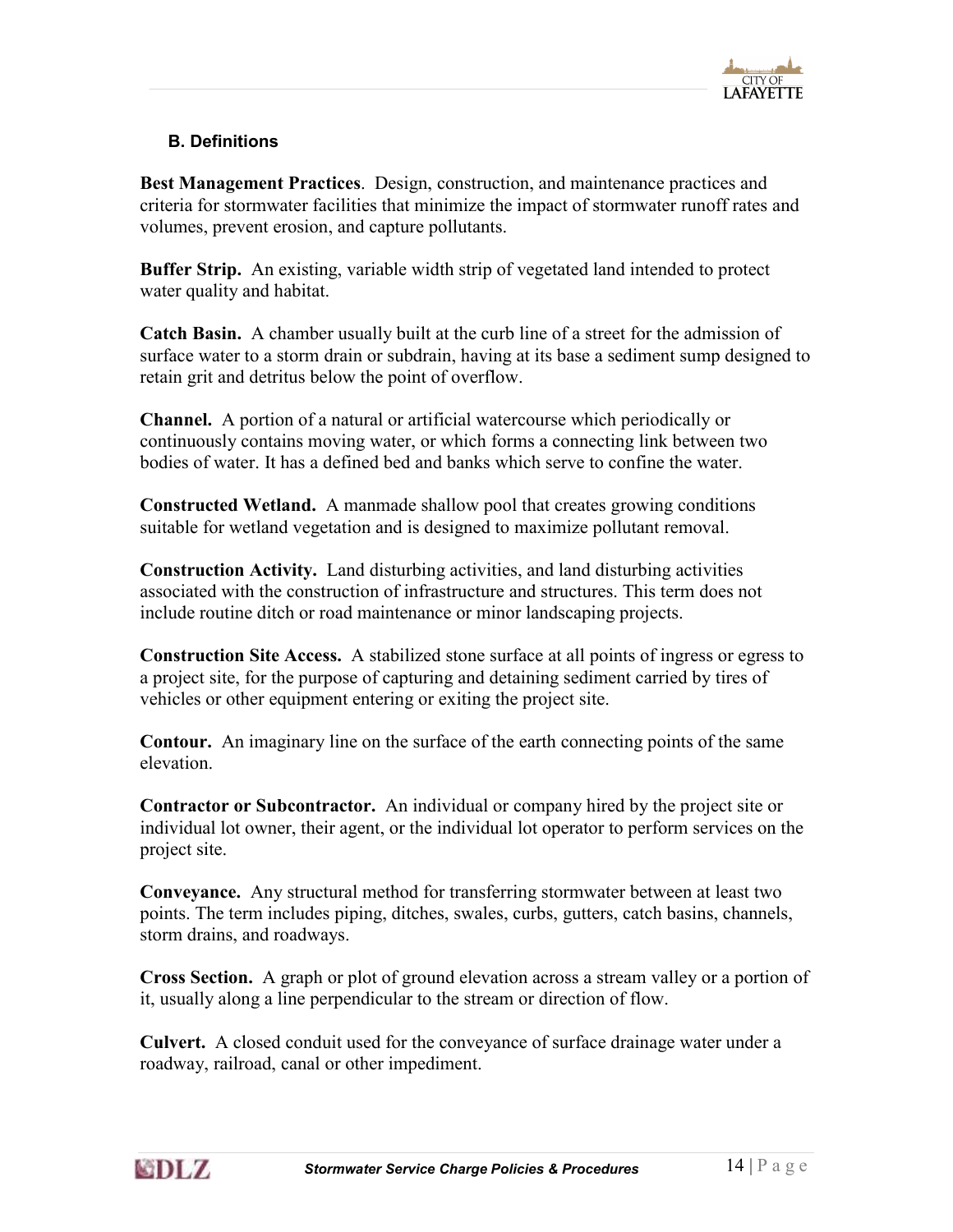

Dechlorinated Swimming Pool Discharge. Chlorinated water that has either sat idle for seven days following chlorination prior to discharge to the MS4 conveyance, or, by analysis, does not contain detectable concentrations (less than five-hundredths (0.05) milligram per liter) of chlorinated residual.

Detention. Managing stormwater runoff by temporary holding and controlled release.

Detention Basin. A facility constructed or modified to restrict the flow of stormwater to a prescribed maximum rate, and to detain concurrently the excess waters that accumulate behind the outlet.

Detention Storage. The temporary detaining of storage of stormwater in storage facilities, on rooftops, in streets, parking lots, school yards, parks, open spaces or other areas under predetermined and controlled conditions, with the rate of release regulated by appropriately installed devices.

Detritus. Dead or decaying organic matter; generally contributed to stormwater as fallen leaves and sticks or as dead aquatic organisms.

Developer. Any person financially responsible for construction activity, or an owner of property who sells or leases, or offers for sale or lease, any lots in a subdivision.

**Development.** Any improvement or change to a property brought about by human activity, including but not limited to: buildings and other structures, mining, dredging, grading, paving, excavation or drilling operations. The term does not include public roads.

Discharge. Usually the rate of water flow. A volume of fluid passing a point per unit time commonly expressed as cubic feet per second, cubic meters per second, gallons per minute, or millions of gallons per day.

Disposal. The discharge, deposit, injection, spilling, leaking, or placing of any solid waste or hazardous waste into or on any land or water so that the solid waste or hazardous waste, or any constituent of the waste, may enter the environment, be emitted into the air, or be discharged into any waters, including ground waters.

Ditch. A man-made, open drainageway in or into which excess surface water or groundwater drained from land, stormwater runoff, or floodwaters flow either continuously or intermittently.

**Drain.** A buried slotted or perforated pipe or other conduit (subsurface drain) or a ditch (open drain) for carrying off surplus groundwater or surface water.

**Drainage.** The removal of excess surface water or groundwater from land by means of ditches or subsurface drains. Also see natural drainage.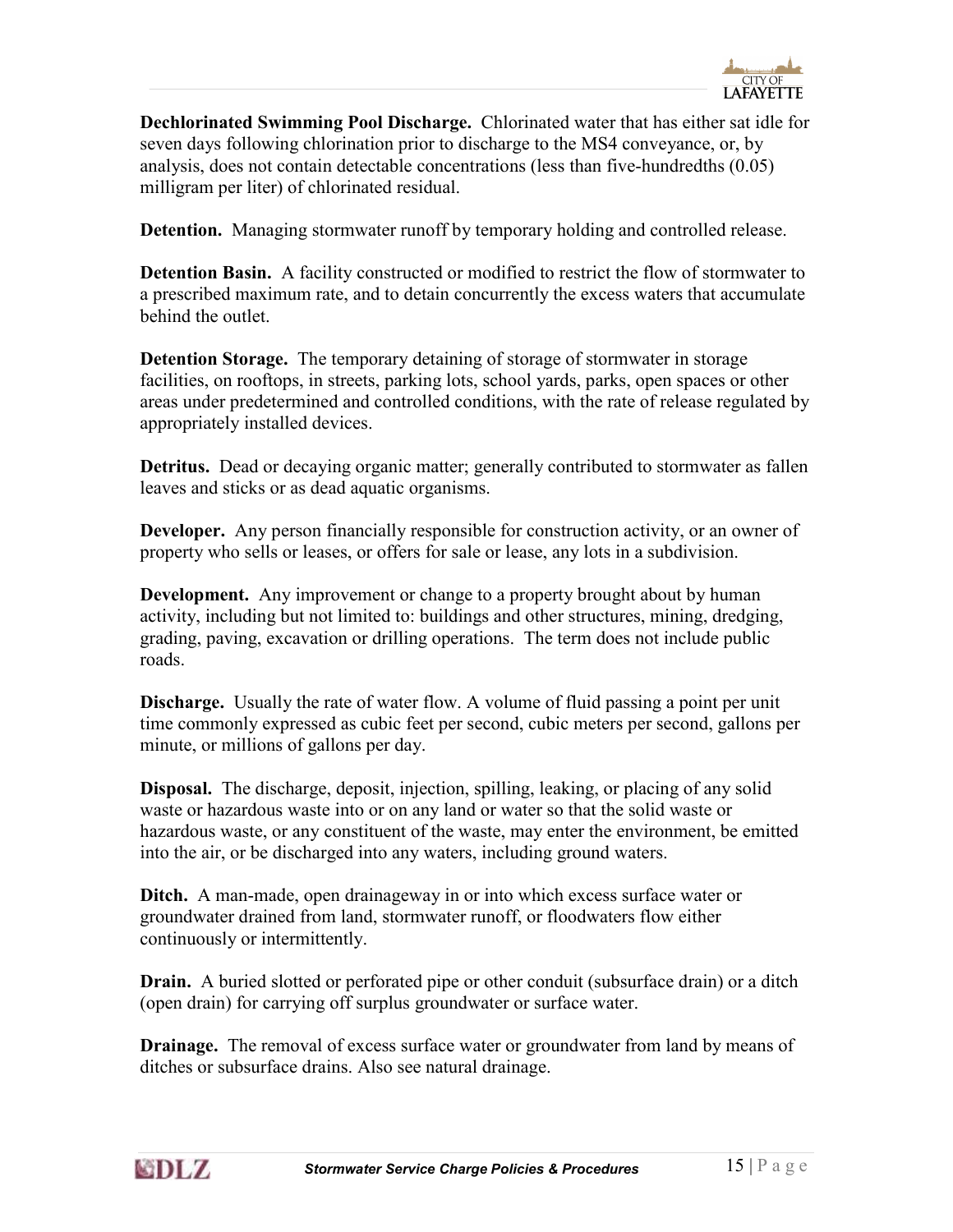

**Drainage Area.** The area draining into a stream at a given point. It may be of different sizes for surface runoff, subsurface flow and base flow, but generally the surface runoff area is considered as the drainage area.

Drainageway. A natural or artificial stream, closed conduit, or depression that carries surface water. This term is used as a neutral term applying to all types of drains and watercourses, whether man-made or natural.

Duration. The time period of a rainfall event.

Dwelling Unit. A building or structure, or portion thereof, that contains living facilities, including provisions for sleeping, eating, cooking and sanitation, as required by local, state and federal code, for not more than one (1) family or congregate resident for sixteen (16) or fewer persons.

Environment. The sum total of all the external conditions that may act upon a living organism or community to influence its development or existence.

Equivalent Residential Unit. One (1) equivalent residential unit shall equal 3,200 square feet of impervious surface area, which shall be considered the average impervious surface area for a Residential Property.

Erosion. The wearing away of the land surface by water, wind, ice, gravity, or other geological agents. The following terms are used to describe different types of water erosion:

- Accelerated Erosion --Erosion much more rapid than normal or geologic erosion, primarily as a result of the activities of man;
- *Channel Erosion* --An erosion process whereby the volume and velocity of flow wears away the bed and/or banks of a well-defined channel;
- Gully Erosion --An erosion process whereby runoff water accumulates in narrow channels and, over relatively short periods, removes the soil to considerable depths, ranging from one to two ft. to as much as seventy-five (75) to one hundred  $(100)$  ft;
- Rill Erosion --An erosion process in which numerous small channels only several inches deep are formed; occurs mainly on recently disturbed and exposed soils (see rill);
- Splash Erosion --The spattering of small soil particles caused by the impact of raindrops on wet soils; the loosened and spattered particles may or may not be subsequently removed by surface runoff;
- Sheet Erosion --The gradual removal of a fairly uniform layer of soil from the land surface by runoff water.

Erosion and Sediment Control. A practice, or a combination of practices, to minimize sedimentation by first reducing or eliminating erosion at the source and then as necessary, trapping sediment to prevent it from being discharged from or within a project site.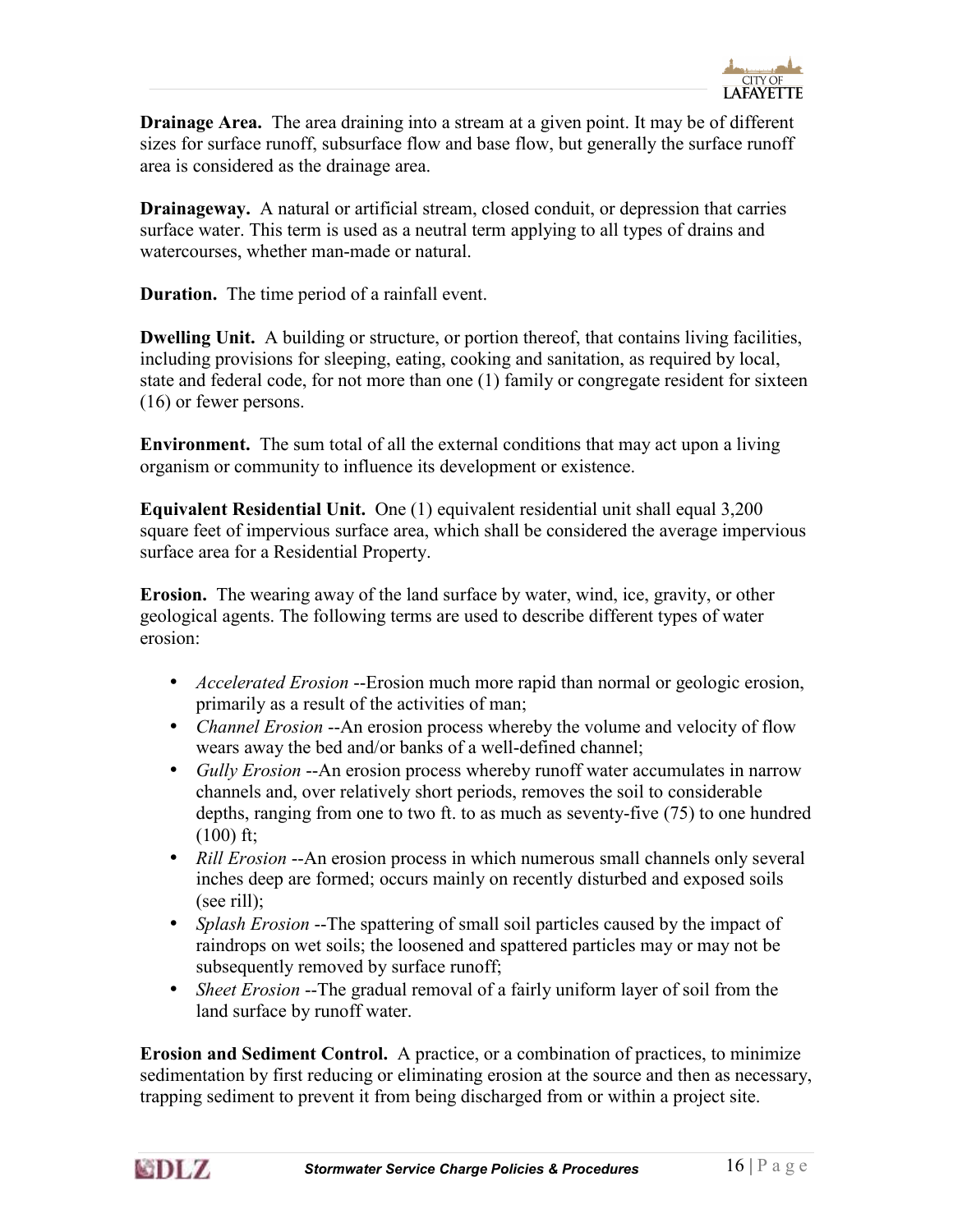

Filter Strip. Usually a long, relatively narrow area (usually, twenty (20) to seventy-five (75) feet wide) of undisturbed or planted vegetation used near disturbed or impervious surfaces to filter stormwater pollutants for the protection of watercourses, reservoirs, or adjacent properties.

Flood (or Flood Waters). A general and temporary condition of partial or complete inundation of normally dry land areas from the overflow, the unusual and rapid accumulation, or the runoff of surface waters from any source.

Floodplain. The channel proper and the areas adjoining the channel which have been or hereafter may be covered by the regulatory or one hundred (100) year flood. Any normally dry land area that is susceptible to being inundated by water from any natural source. The floodplain includes both the floodway and the floodway fringe districts.

Floodway. The channel of a river or stream and those portions of the floodplains adjoining the channel which are reasonably required to efficiently carry and discharge the peak flow of the regulatory flood of any river or stream.

Floodway Fringe. That portion of the flood plain lying outside the floodway, which is inundated by the regulatory flood.

Footing Drain. A drain pipe installed around the exterior of a basement wall foundation to relieve water pressure caused by high groundwater elevation.

Garbage. All putrescible animal solid, vegetable solid, and semisolid wastes resulting from the processing, handling, preparation, cooking, serving, or consumption of food or food materials.

Gasoline Outlet. An operating gasoline or diesel fueling facility whose primary function is the resale of fuels. The term applies to facilities that create five thousand (5,000) or more square feet of impervious surfaces, or generate an average daily traffic count of one hundred (100) vehicles per one thousand (1,000) square feet of land area.

Grade. (1) The inclination or slope of a channel, canal, conduit, etc., or natural ground surface usually expressed in terms of the percentage the vertical rise (or fall) bears to the corresponding horizontal distance; (2) The finished surface of a canal bed, roadbed, top of embankment, or bottom of excavation; any surface prepared to a design elevation for the support of construction, such as paving or the laying of a conduit; (3) To finish the surface of a canal bed, roadbed, top of embankment, or bottom of excavation, or other land area to a smooth, even condition.

Grading. The cutting and filling of the land surface to a desired slope or elevation.

Grass. A member of the botanical family Graminae, characterized by blade-like leaves that originate as a sheath wrapped around the stem.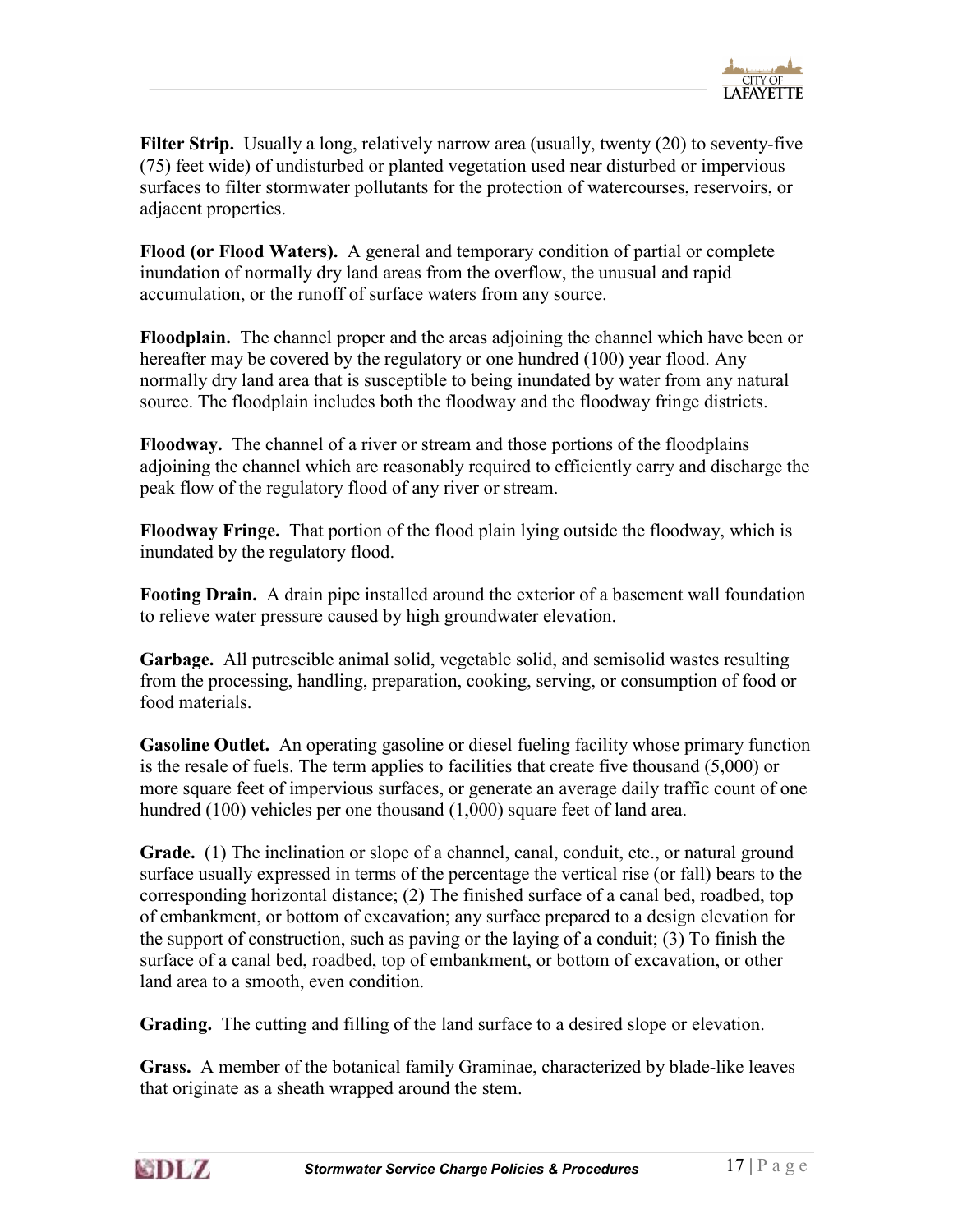

Groundwater. Accumulation of underground water, natural or artificial. The term does not include manmade underground storage or conveyance structures.

Habitat. The environment in which the life needs of a plant or animal are supplied.

Highly Erodible Land (HEL). Land that has an erodibility index of eight or more. Within the Tippecanoe MS4 area, the following soils are listed as highly erodible or potentially highly erodible.

- 
- 
- Desker (DmC2, DoC2, DpD2) Richardville (RdB2, RdC2)
- Kalamazoo (KaB2, KbB2, KcB2, KcC2)
- Kosciusko (KoD2, KpC3) Spinks (StC)
- Lauramie (LnB2) Strawn (SyF)
- Longlois (LvB2, LwB2) Toronto (TnB2)
- Miami (MsC2, MsD2, MtC3, MtD3)
- Coloma (CrC) Octagon (OmB2, OmC2, OpC3)
- Crosby (CwB2) Rainsville (RaB2)
	-
	- Rodman (RsF)
		-
	-
	-

Hydrologic Unit Code. A numeric United States Geologic Survey code that corresponds to a watershed area. Each area also has a text description associated with the numeric code.

Hydrology. The science of the behavior of water in the atmosphere, on the surface of the earth, and underground. A typical hydrologic study is undertaken to compute flow rates associated with specified flood events.

Illicit Discharge. Any discharge, excluding water discharged for firefighting and fire protection, to a conveyance that is not composed entirely of stormwater except naturally occurring floatables, such as leaves or tree limbs.

Impaired Waters. Waters that do not or are not expected to meet applicable water quality standards, as included on IDEM's CWA Section 303(d) List of Impaired Waters. Within the Tippecanoe MS4 area, the following waters are considered impaired:

- Elliot Ditch:
- Wabash River:
- Wea Creek;
- Wildcat Creek;
- South Fork Wildcat Creek.

Impervious Surface. A surface, such as pavement, rooftops, compacted gravels and other structures, which prevents the infiltration of stormwater into the soil.

Individual Building Lot. A single parcel of land within a multi-parcel development.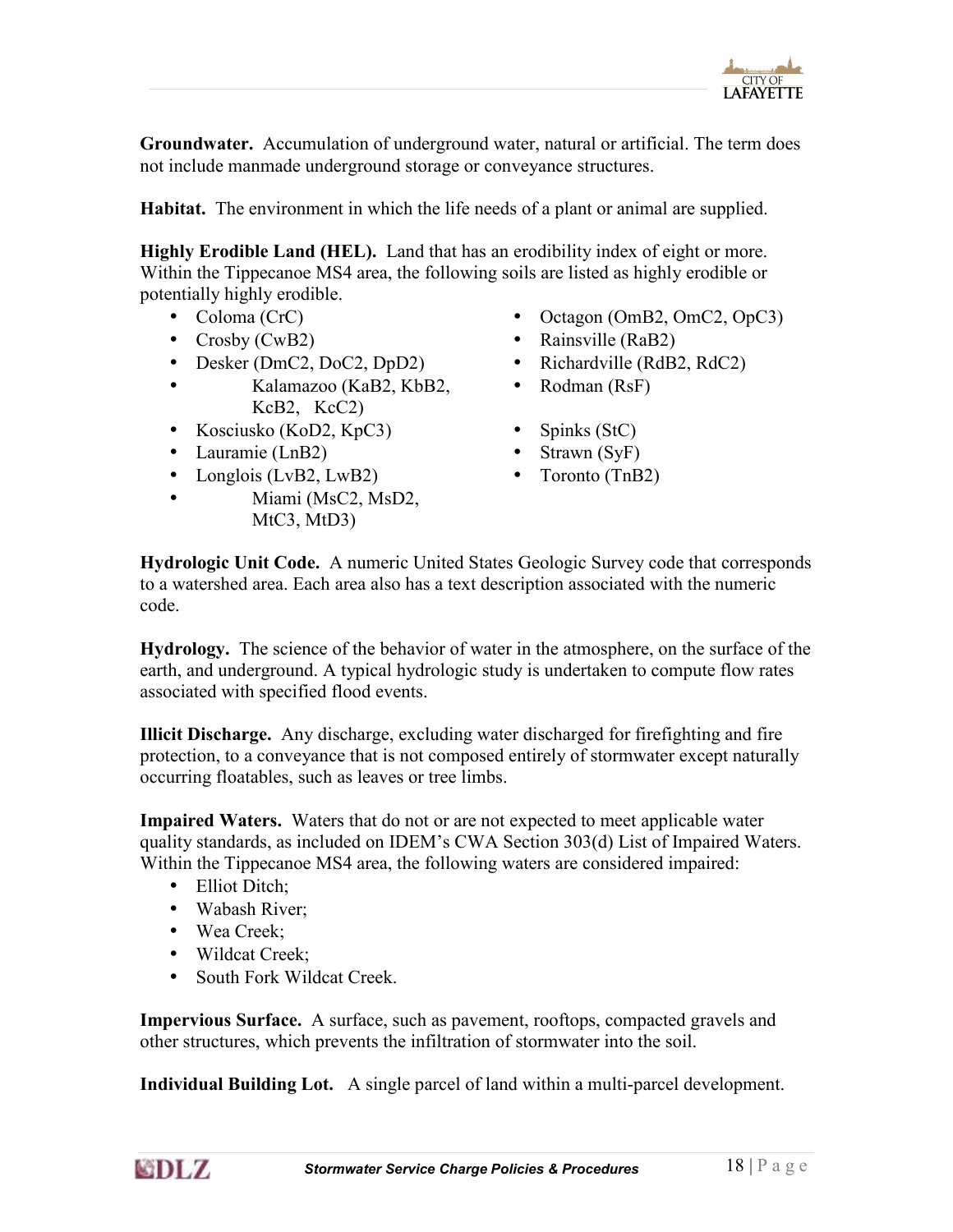

Individual Lot Operator. A contractor or subcontractor working on an individual lot.

Individual Lot Owner. A person who has financial control of construction activities for an individual lot.

Infiltration. Passage or movement of water into the soil. Infiltration practices include any structural BMP designed to facilitate the percolation of run-off through the soil to groundwater. Examples include infiltration basins or trenches, dry wells, and porous pavement.

Inlet. An opening into a storm drain system for the entrance of surface stormwater runoff, more completely described as a storm drain inlet.

Land Surveyor. A person licensed under the laws of the state of Indiana to practice land surveying.

Larger Common Plan of Development or Sale. A plan, undertaken by a single project site owner or a group of project site owners acting in concert, to offer lots for sale or lease; where such land is contiguous, or is known, designated, purchased or advertised as a common unit or by a common name, such land shall be presumed as being offered for sale or lease as part of a larger common plan. The term also includes phased or other construction activity by a single entity for its own use.

Measurable Storm Event. A precipitation event that results in a total measured precipitation accumulation equal to, or greater than, one-half (0.5) inch of rainfall.

Mulch. A natural or artificial layer of plant residue or other materials covering the land surface which conserves moisture, holds soil in place, aids in establishing plant cover, and minimizes temperature fluctuations.

Municipal Separate Storm Sewers. An MS4 meets all the following criteria: (1) is a conveyance or system of conveyances owned by the state, county, city, town, or other public entity; (2) discharges to waters of the U.S.; (3) is designed or used for collecting or conveying stormwater; (4) is not a combined sewer; and (5) is not part of a publicly owned treatment works (POTW).

National Pollutant Discharge Elimination System. A permit developed by the U.S. EPA through the Clean Water Act. In Indiana, the permitting process has been delegated to IDEM. This permit covers aspects of municipal stormwater quality.

Natural Drainage. The flow patterns of stormwater run-off over the land in its predevelopment state.

Non-Residential Property. A parcel or property that is not a Residential Property.

**Nutrient(s).** (1) A substance necessary for the growth and reproduction of organisms;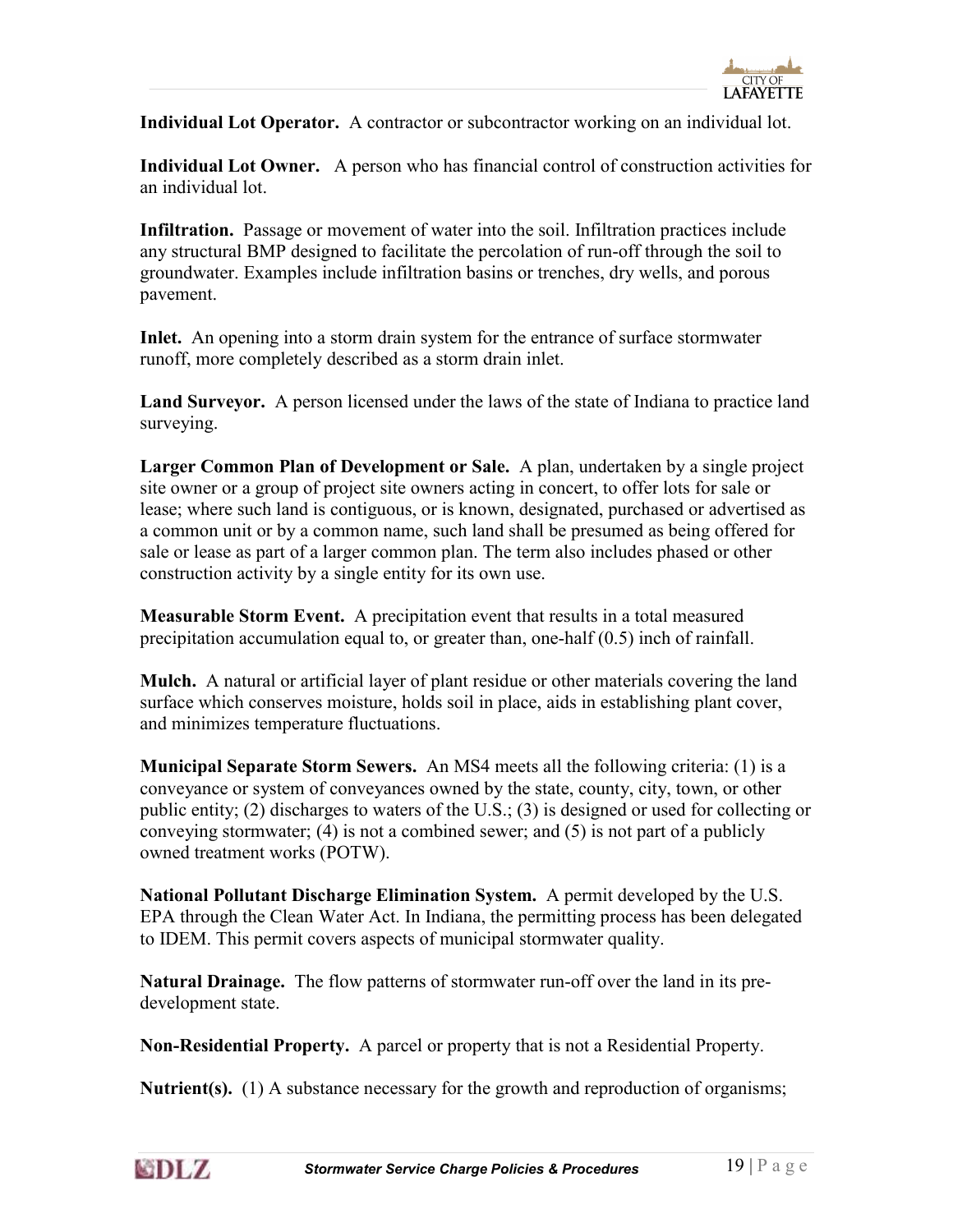(2) In water, those substances (chiefly nitrates and phosphates) that promote growth of algae and bacteria.

Open Drain. A natural watercourse or constructed open channel that conveys drainage water.

Open Space. Any land area devoid of any disturbed or impervious surfaces created by industrial, commercial, residential, agricultural, or other manmade activities.

Outfall. The point, location, or structure where a pipe or open drain discharges to a receiving body of water.

Outlet. The point of water disposal from a stream, river, lake, tidewater, or artificial drain.

Outstanding Waters. Waters known for their scenic beauty and recreational opportunities. Within the Tippecanoe MS4 area, these include:

- The Wabash River Heritage Corridor;
- Wildcat Creek;
- The Middle Fork of Wildcat Creek;
- The South Fork of Wildcat.

Permanent Stabilization. The establishment, at a uniform density of seventy (70) percent across the disturbed area, of vegetative cover or permanent non-erosive material that will ensure the resistance of the soil to erosion, sliding, or other movement.

Pervious. Allowing infiltration of water.

Point Source. Any discernible, confined, and discrete conveyance including but not limited to any pipe, ditch, channel, tunnel, conduit, well, discrete fissure, or container from which pollutants are or maybe discharged (P.L. 92-500, Section 502[14]).

Professional Engineer. A person licensed under the laws of the state of Indiana to practice professional engineering.

**Project Site.** The entire area on which construction activity is to be performed.

**Project Site Owner.** The person required to submit a stormwater permit application associated with land disturbing activities, and required to comply with the terms of this code, including a developer or a person who has financial and operational control of construction activities, and project plans and specifications, including the ability to make modifications to those plans and specifications.

Recreational Waters. Most recreational activities within the MS4 area revolve around five waterways:

• Burnett Creek;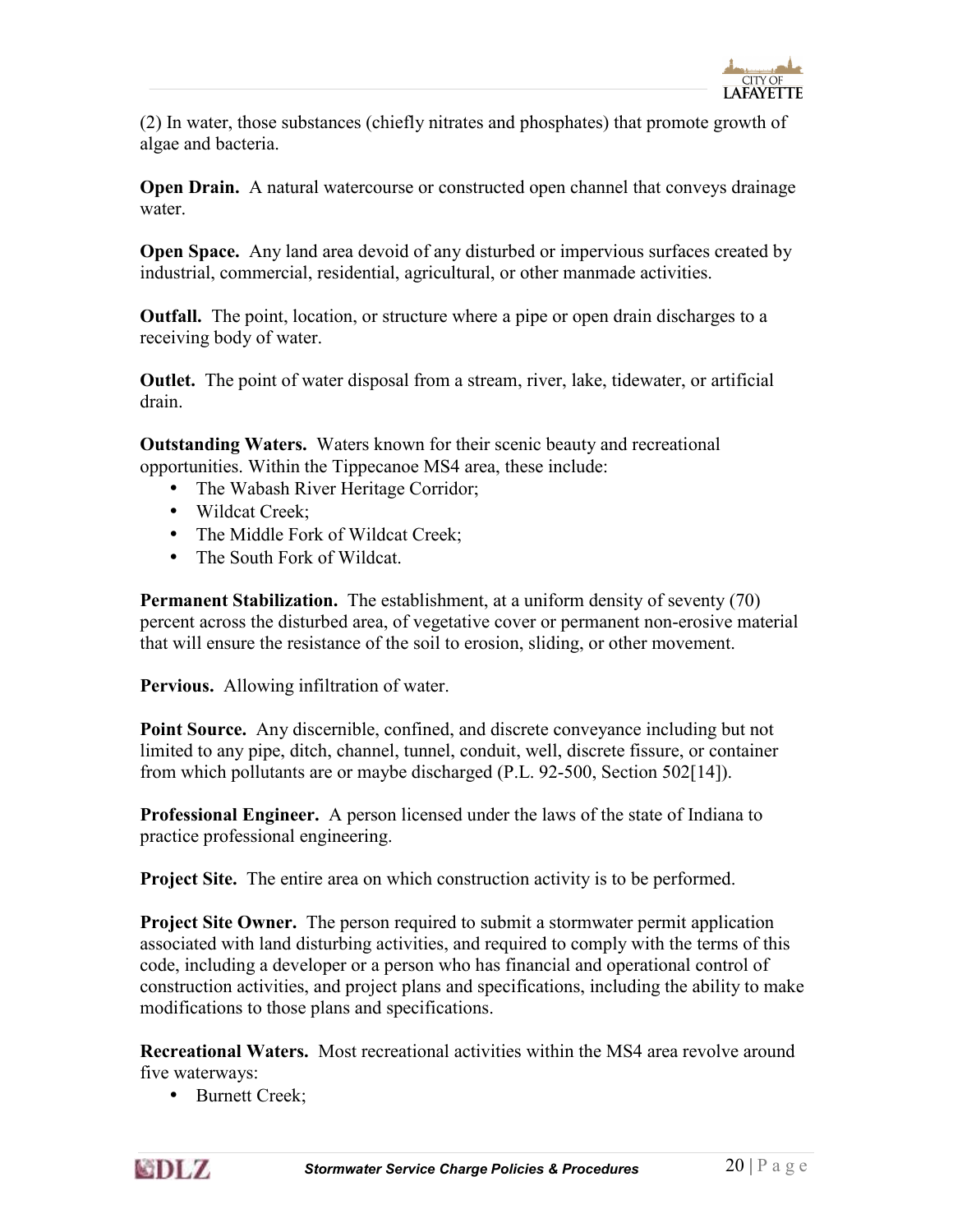

- Wabash River;
- North Fork Wildcat Creek;
- South Fork Wildcat Creek;
- Wildcat Creek, mainstem.

Redevelopment. Alterations of a property that change a site or building in such a way that there is disturbances of one acre or more of land. The term does not include such activities as exterior remodeling.

Refueling Area. An operating gasoline or diesel fueling area whose primary function is to provide fuel to equipment or vehicles.

Regulatory Flood. The discharge or elevation associated with the one hundred (100) year flood as calculated by a method and procedure which is acceptable to and approved by the Indiana Department of Natural Resources and the Federal Emergency Management Agency. The "regulatory flood" is also known as the "base flood."

Regulatory Floodway. See floodway.

Release Rate. The amount of stormwater released from a stormwater control facility per unit of time.

Reservoir. A natural or artificially created pond, lake or other space used for storage, regulation or control of water. May be either permanent or temporary. The term is also used in the hydrologic modeling of storage facilities.

Residential Property. A parcel or property containing a single building or structure intended for sleeping purposes and containing not more than two (2) Dwelling Units.

Retention. The storage of stormwater to prevent it from leaving the development site. May be temporary or permanent.

Retention Basin. A type of storage practice, that has no positive outlet, used to retain stormwater run-off for an indefinite amount of time. Runoff from this type of basin is removed only by infiltration through a porous bottom or by evaporation.

Return Period. The average interval of time within which a given rainfall event will be equaled or exceeded once. A flood having a return period of one hundred (100) years has a one percent probability of being equaled or exceeded in any one year.

Riparian Zone. Areas on and adjacent to the banks of a stream, river, or pond, through which surface and subsurface hydrology connect waterbodies with their adjacent uplands.

Riparian Habitat. A land area adjacent to a waterbody that supports animal and plant life associated with that waterbody.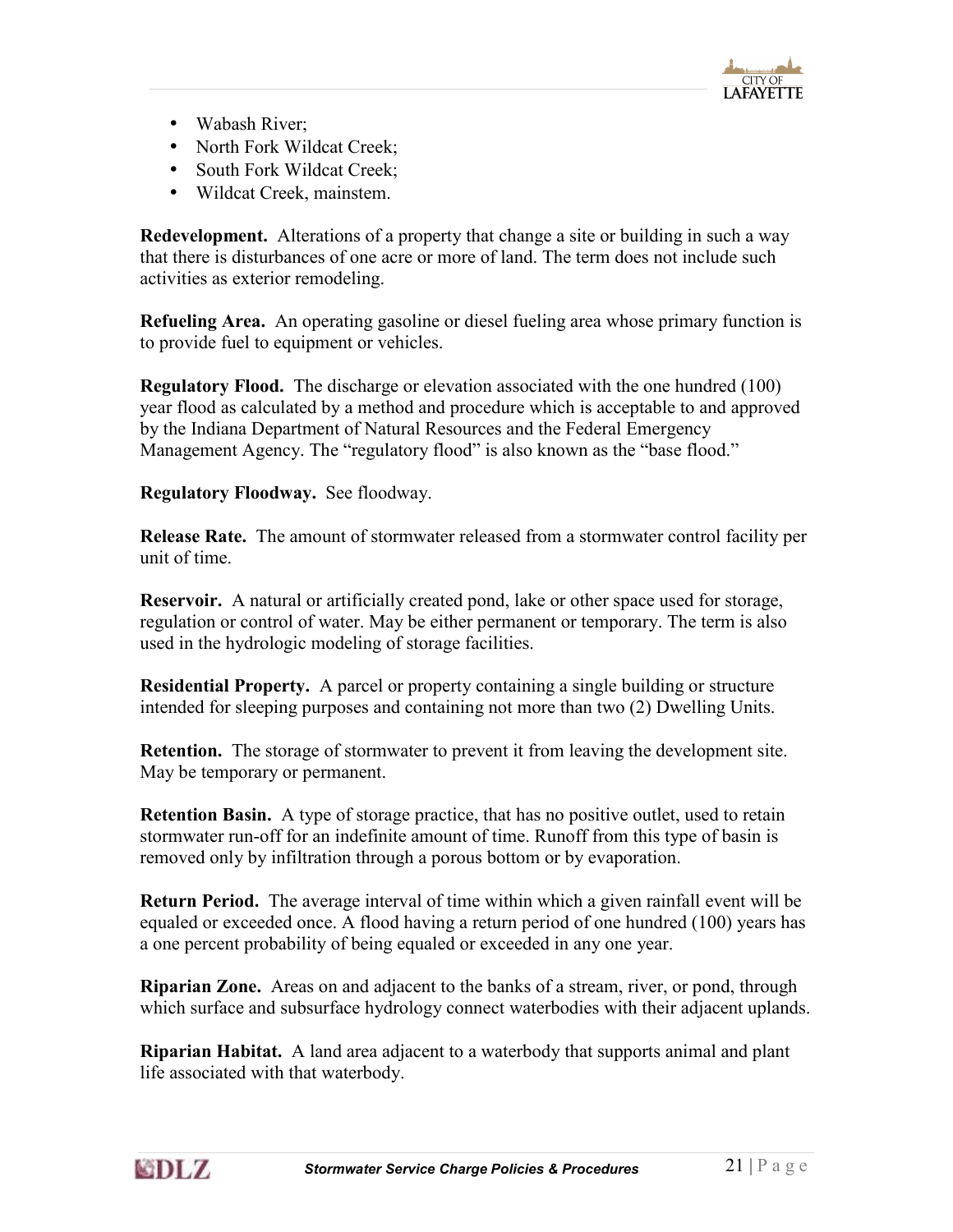

Runoff. That portion of precipitation that flows from a drainage area on the land surface, in open channels, or in stormwater conveyance systems.

Runoff Coefficient. A decimal fraction relating the amount of rain which appears as runoff and reaches the storm drain system to the total amount of rain falling. A coefficient of 0.5 implies that fifty (50) percent of the rain falling on a given surface appears as stormwater runoff.

Sediment. Solid material (both mineral and organic) that is in suspension, is being transported, or has been moved from its site of origin by air, water, gravity, or ice and has come to rest on the earth's surface.

Sedimentation. The process that deposits soils, debris and other unconsolidated materials either on the ground surfaces or in bodies of water or watercourses.

Site. The entire area included in the legal description of the land on which land disturbing activity is to be performed.

Slope. Degree of deviation of a surface from the horizontal, measured as a numerical ratio or percent. Expressed as a ratio, the first number is commonly the horizontal distance (run) and the second is the vertical distance (rise)--e.g., 2:1. However, the preferred method for designation of slopes is to clearly identify the horizontal (H) and vertical (V) components (length (L) and width (W) components for horizontal angles). Also note that according to international standards (metric), the slopes are presented as the vertical or width component shown on the numerator--e.g., 1V:2H. Slope expressions in this code follow the common presentation of slopes--e.g., 2:1 with the metric presentation shown in parenthesis--e.g., (1V:2H). Slopes can also be expressed in "percents". Slopes given in percents are always expressed as  $(100*V/H)$  --e.g., a 2:1 (1V:2H) slope is a fifty (50) percent slope.

Soil. The unconsolidated mineral and organic material on the immediate surface of the earth that serves as a natural medium for the growth of land plants.

Soil and Water Conservation District. A public organization created under state law as a special-purpose district to develop and carry out a program of soil, water, and related resource conservation, use, and development within its boundaries. A subdivision of state government with a local governing body, established under IC 14-32.

Solid Waste. Any garbage, refuse, debris, or other discarded material.

Spill. The unexpected, unintended, abnormal, or unapproved dumping, leakage, drainage, seepage, discharge, or other loss of petroleum, hazardous substances, extremely hazardous substances, or objectionable substances. The term does not include releases to impervious surfaces when the substance does not migrate off the surface or penetrate the surface and enter the soil.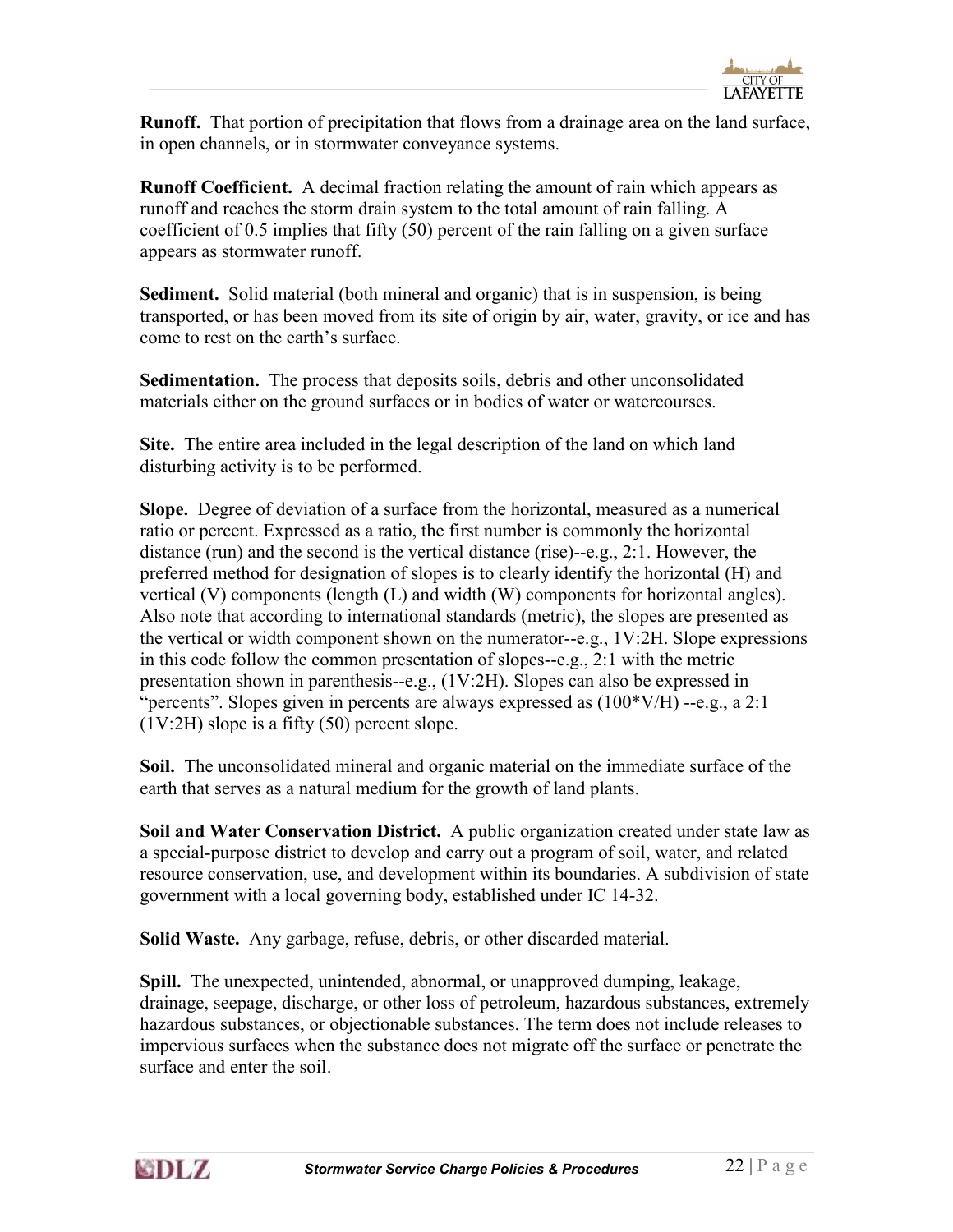

Storm Duration. The length of time that water may be stored in any stormwater control facility, computed from the time water first begins to be stored.

Storm Event. An estimate of the expected amount of precipitation within a given period of time. For example, a ten (10) yr. frequency, twenty-four (24) hr. duration storm event is a storm that has a ten (10) percent probability of occurring in any one year. Precipitation is measured over a twenty-four hr. period.

Storm Sewer. A closed conduit for conveying collected stormwater, while excluding sewage and industrial wastes. Also called a storm drain.

Stormwater. Water resulting from rain, melting or melted snow, hail, or sleet.

Stormwater Drainage System. All natural or man-made, used for conducting stormwater to, through or from a drainage area to any of the following: conduits and appurtenant features, canals, channels, ditches, storage facilities, swales, streams, culverts, streets and pumping stations.

Stormwater Pollution Prevention Plan. A plan developed to minimize the impact of stormwater pollutants resulting from construction activities.

Stormwater Quality Management Plan. A comprehensive written document that addresses stormwater runoff quality.

Stormwater Quality Measure. A practice, or a combination of practices, to control or minimize pollutants associated with stormwater runoff.

Stormwater Runoff. The water derived from rains falling within a tributary basin, flowing over the surface of the ground or collected in channels or conduits.

Stormwater Service Charge. The charge imposed by Section 8.08.800.

Strip Development. A multi-lot project where building lots front on an existing road.

Subdivision. Any land that is divided or proposed to be divided into lots, whether contiguous or subject to zoning requirements, for the purpose of sale or lease as part of a larger common plan of development or sale.

Subsurface Drain. A pervious backfield trench, usually containing stone and perforated pipe, for intercepting groundwater or seepage.

Surface Runoff. Precipitation that flows onto the surfaces of roofs, streets, the ground, etc., and is not absorbed or retained by that surface but collects and runs off.